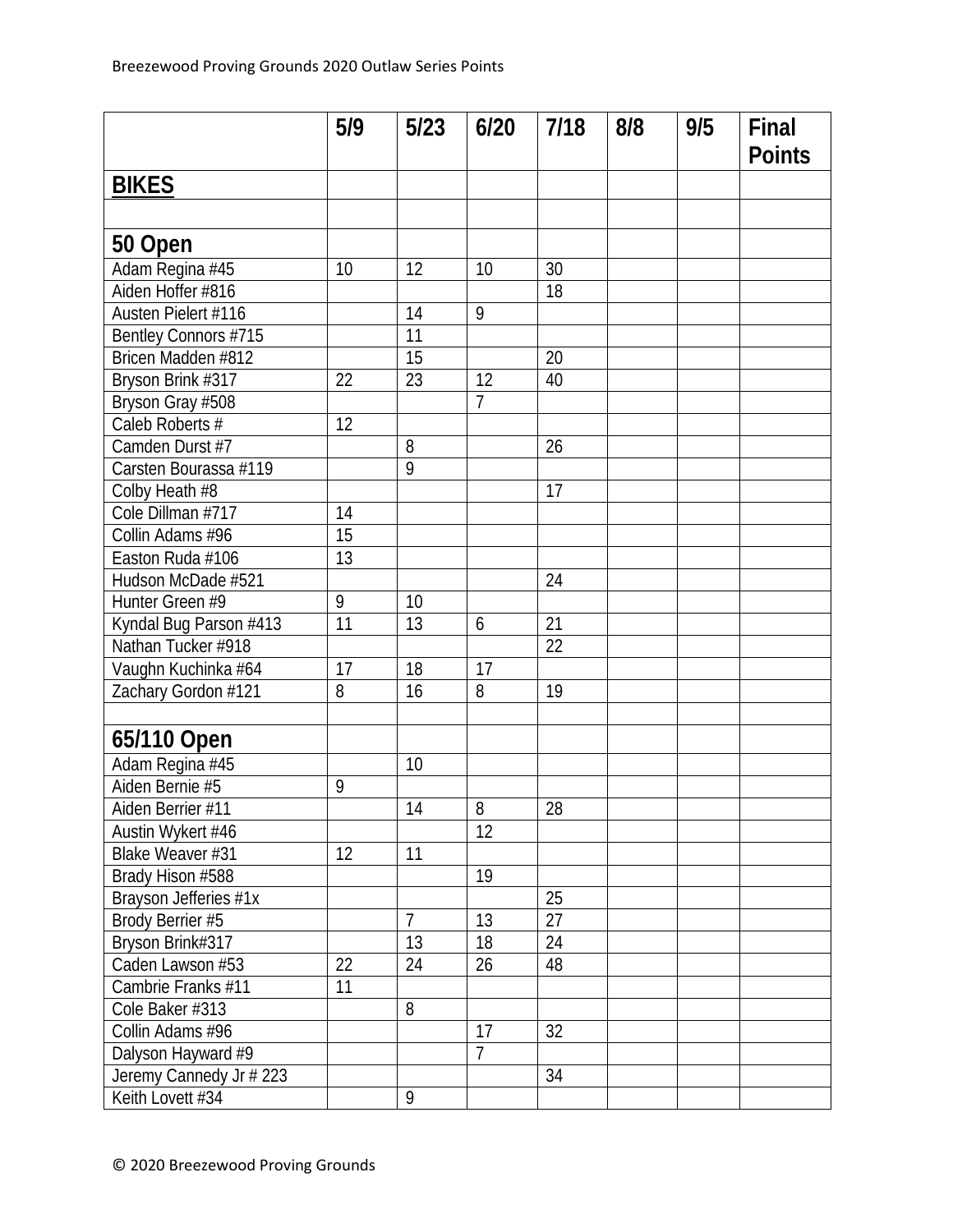| Kolt Michael #428         |    |    |                   | 29              |  |  |
|---------------------------|----|----|-------------------|-----------------|--|--|
| Kyndal Bug Parson #78     | 10 |    | 10                | $\overline{26}$ |  |  |
| Lucas Adams #14           |    |    | 14                |                 |  |  |
| Lucas Lecorchick #59      | 17 | 16 | 16                | 38              |  |  |
| Mason Connors #699        |    | 17 |                   |                 |  |  |
| Noah Rodriguez Viana #499 | 14 |    |                   |                 |  |  |
| Skylar Regina #13         |    |    | 9                 |                 |  |  |
| Trenton Vanada #519       | 13 | 12 | 15                | 30              |  |  |
| Tripp Sharp #4            |    | 19 |                   |                 |  |  |
| Trystin Gordon #421       |    |    | 11                |                 |  |  |
| Vaughn Kuchinka #64       | 15 | 15 | 21                |                 |  |  |
|                           |    |    |                   |                 |  |  |
| 85/150 Open               |    |    |                   |                 |  |  |
| Brayden Mitchell #105     |    |    | $\overline{13}$   |                 |  |  |
| Brendan Vansant #190      | 20 | 26 | 20                | 50              |  |  |
| Bryson Grue #675          |    |    | 5                 |                 |  |  |
| Caden Lawson #53          | 8  | 21 | $\overline{17}$   | 40              |  |  |
| Caleb Allebaugh #113      | 27 | 31 | 27                | 54              |  |  |
| Cameron Bash #36          | 18 | 16 | 18                | 45              |  |  |
| Colton McKnight #121      |    | 23 |                   |                 |  |  |
| Devin Charles #7          |    | 9  |                   | 31              |  |  |
| Gabe Bove #02             |    | 19 |                   | 44              |  |  |
| Jeremy Cannedy #223       |    |    |                   | 30              |  |  |
| John Kerr #7              | 9  | 11 | 15                | 42              |  |  |
| Kaden Wagner #109         |    |    |                   | 41              |  |  |
| Levi Ramsey #4            |    |    | 8                 |                 |  |  |
| Lucas Colledge #21        | 14 | 15 |                   | 39              |  |  |
| Malichi Sudol #21         |    |    | 10                |                 |  |  |
| Mason Devine #35          |    |    | 9                 | 33              |  |  |
| Mason Lockwood #45        |    |    |                   | 35              |  |  |
| Nick Festa #843           | 13 | 14 |                   |                 |  |  |
| Parker Nowell #12         | 10 | 13 | 6                 | 34              |  |  |
| Peyton Hoover #43         | 17 | 12 |                   |                 |  |  |
| R-Jay Dobson #65          |    | 18 |                   |                 |  |  |
| Robert Shuster #831       | 22 | 24 | 22                | 64              |  |  |
| Sebastian Carrela #627    | 12 | 8  | $12 \overline{ }$ | 38              |  |  |
| TJ Delawder #407          | 16 | 10 | 11                | 32              |  |  |
| Trent Hazelton #723       | 11 | 20 | 19                | 46              |  |  |
| Tripp Sharp #4            | 19 | 22 |                   |                 |  |  |
| Turner Bates #808         |    |    |                   | 48              |  |  |
| Wesley Frank #773         | 15 | 17 | 16                | 36              |  |  |
| Weston Musser #x          |    |    |                   | 43              |  |  |
| Will Thacker #11          |    |    | 14                | 37              |  |  |
|                           |    |    |                   |                 |  |  |
|                           |    |    |                   |                 |  |  |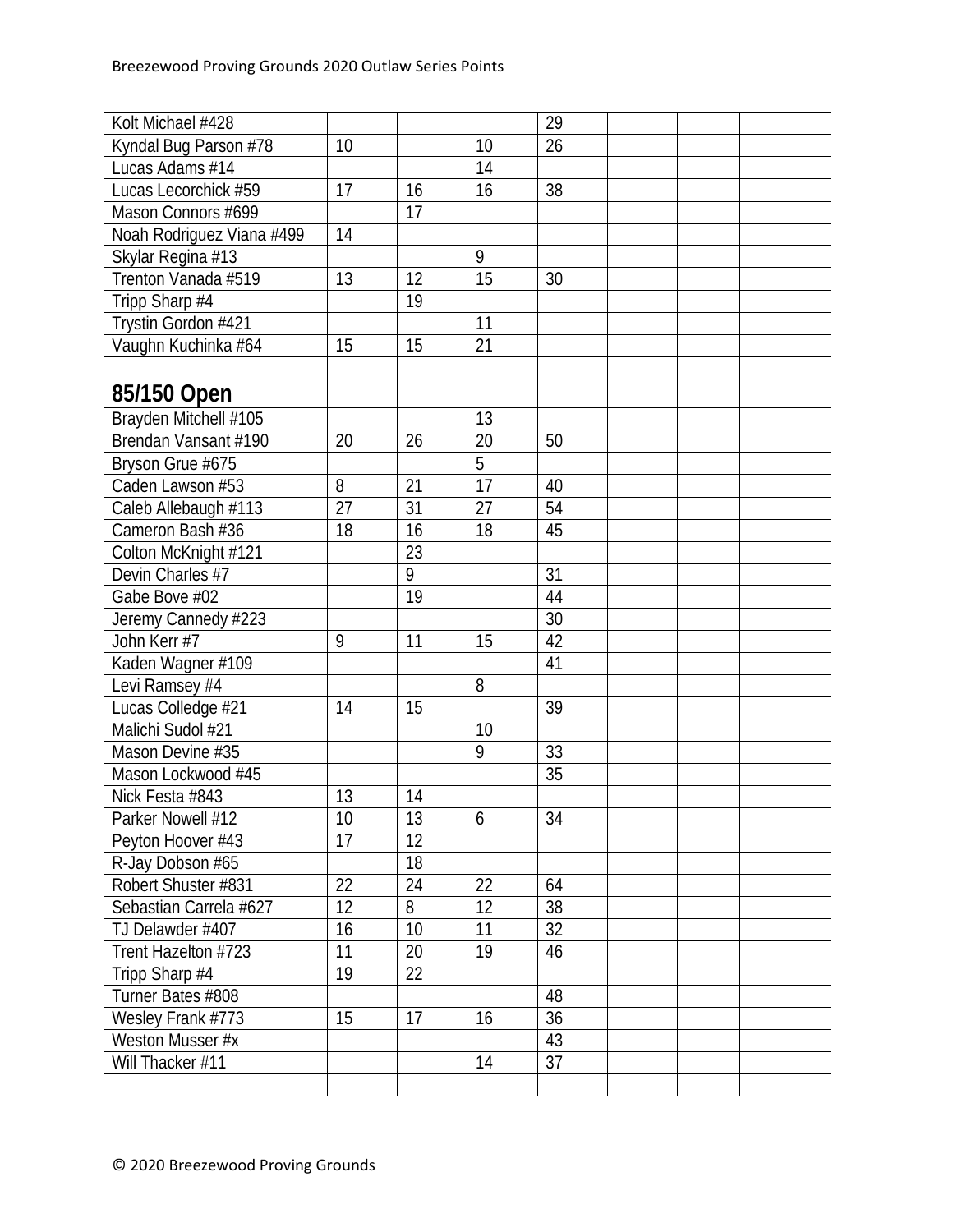| <b>Kool Boy</b>         |    |                |                |    |  |  |
|-------------------------|----|----------------|----------------|----|--|--|
| Austin Dotson #69       |    | 8              |                |    |  |  |
| Brady Lanzendorfer #754 |    | 15             | 21             | 20 |  |  |
| Brett Ferry #07         |    |                | 16             | 19 |  |  |
| Broc Bonamo #221        | 10 | 16             | 8              |    |  |  |
| Caleb Middleton #205    |    |                |                | 16 |  |  |
| Cazmir Drayden #422     |    |                | $\overline{7}$ |    |  |  |
| Clay Mercer #11         |    |                | 18             |    |  |  |
| Colton McKnight #121    |    | 13             |                |    |  |  |
| Curtis Lussier #219     |    | 20             |                |    |  |  |
| Dakota Yeakle #24       | 9  | 10             |                |    |  |  |
| Dane Shaw #916          |    | 21             |                |    |  |  |
| Dayne Miller #28        | 23 | 23             | 12             |    |  |  |
| Ezra Fresquez #328      |    |                | 19             | 38 |  |  |
| Gage Boden #27          |    | 9              |                |    |  |  |
| Isaac Frye #1           |    |                | 10             |    |  |  |
| Jake Golden #606        | 13 |                |                |    |  |  |
| Jared Scott #42         | 16 | 17             | 11             | 17 |  |  |
| JJ Kuti #455            |    |                | 9              |    |  |  |
| John Festa #843         | 18 |                |                |    |  |  |
| Kaige Norris #22        |    |                |                | 24 |  |  |
| Kyle Cunningham #219    | 12 | 14             | 17             |    |  |  |
| Marcus Everly #13       | 15 | 28             | 13             | 28 |  |  |
| Matthew Vansant #189    |    |                | 26             |    |  |  |
| Rhyan Alves #203        |    | 12             |                |    |  |  |
| Robert Shuster #831     | 14 | 19             | 15             | 22 |  |  |
| TJ Notarianni #4        |    | 18             | 14             | 18 |  |  |
| Trenton Fitz #509       |    |                | 6              |    |  |  |
| Tripp Sharp #4          | 11 |                |                |    |  |  |
| Zander Connors #57      |    | 11             |                |    |  |  |
|                         |    |                |                |    |  |  |
| <b>Two Stroke Open</b>  |    |                |                |    |  |  |
| Adam Harilla #188       |    |                | 10             |    |  |  |
| Alexander Bonner #977   | 9  | $\overline{7}$ |                |    |  |  |
| Barry Underwood #88     |    |                | 6              |    |  |  |
| Ben Dolphin #x          | 6  |                |                |    |  |  |
| Bubba Bennett #17       | 17 | 13             | 15             |    |  |  |
| Dawson Ziegler #18      |    | 6              |                |    |  |  |
| Donovan Crocker #336    | 10 |                |                |    |  |  |
| Hunter Shriner #20      |    | 15             |                |    |  |  |
| Jason Trevenen #74      |    | 11             |                |    |  |  |
| Kaz Thompson #335       | 8  | 8              |                |    |  |  |
| Mason Guelich #691      |    |                |                | 16 |  |  |
| Matthew Vansant #189    |    |                |                | 26 |  |  |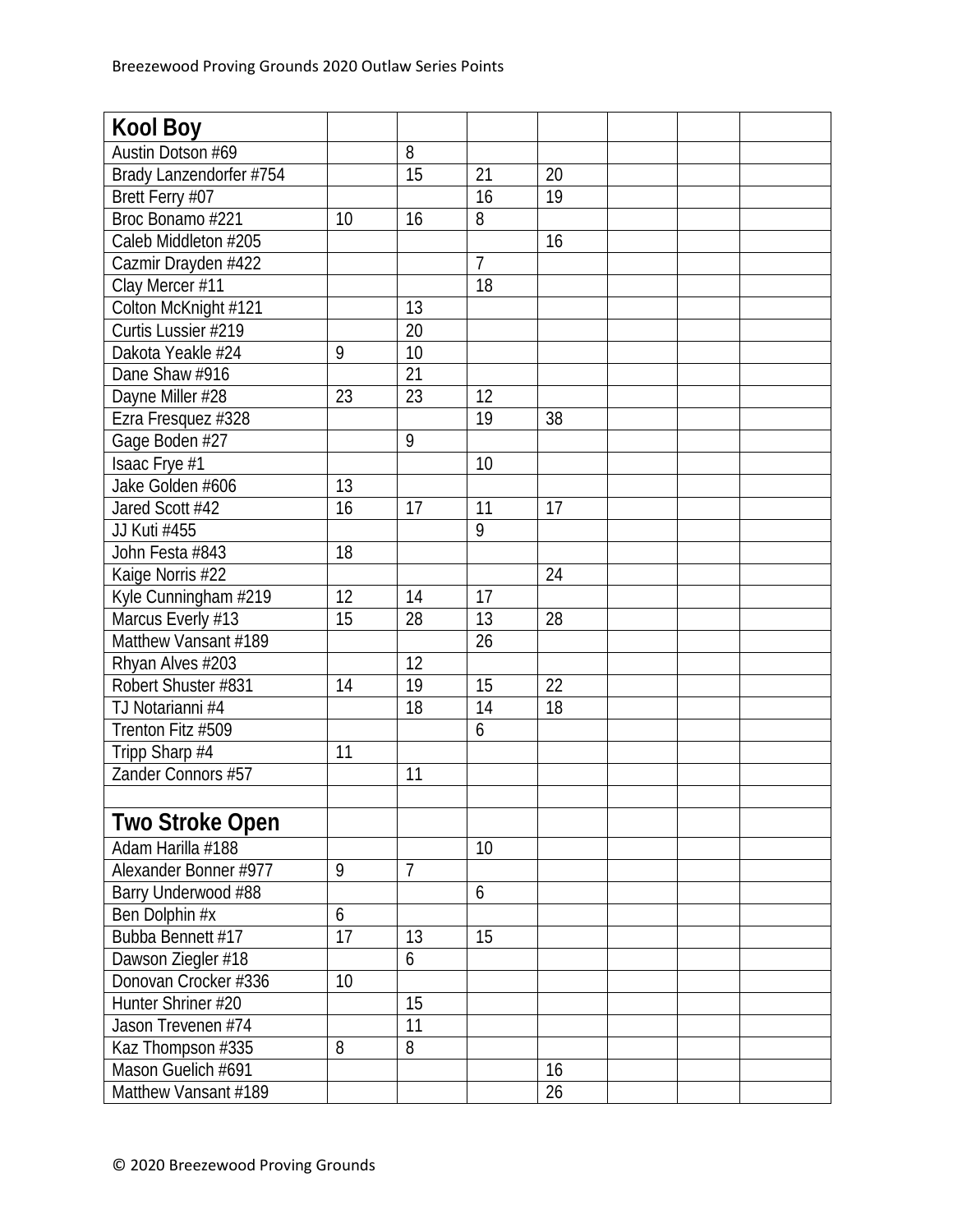| Nicholas Luzdtke #7     | 7                |                  | 7                |                  |  |  |
|-------------------------|------------------|------------------|------------------|------------------|--|--|
| Ralph Rouso #875        | 12               |                  |                  |                  |  |  |
| Robert Nicklow #77      |                  |                  |                  | 12               |  |  |
| Ryan Love #795          |                  | 10               |                  |                  |  |  |
| Ryan Mikulsky #109      |                  |                  | 8                |                  |  |  |
| Skylar Whittington #352 |                  | 20               |                  |                  |  |  |
| Tyler Hahn #33          |                  | 9                |                  |                  |  |  |
| Wyatt Johnson #11       |                  | 12               |                  |                  |  |  |
|                         |                  |                  |                  |                  |  |  |
| <b>Women Open</b>       |                  |                  |                  |                  |  |  |
| Alyssa Cobb #214        | 6                | $\overline{7}$   | $\overline{7}$   | 18               |  |  |
| Amber Kesner #339       | 9                |                  |                  |                  |  |  |
| Cassie Rupp #09         | 10               | 14               | 9                |                  |  |  |
| Elexis Hauck #920       |                  | $\overline{9}$   |                  |                  |  |  |
| Erin Dillman #927       | 12               |                  |                  |                  |  |  |
| Kourtney Skinner #5     | 8                |                  |                  |                  |  |  |
| Kyndal Bug Parson #78   | $\overline{7}$   | 6                | 6                | 14               |  |  |
| Sam Waldrop #336        |                  |                  | 14               | 28               |  |  |
| Tiffany Fanala #32      | 17               |                  |                  |                  |  |  |
|                         |                  |                  |                  |                  |  |  |
| <b>Open Trophy</b>      |                  |                  |                  |                  |  |  |
| Adam Miller #57         |                  | 5 <sup>th</sup>  |                  |                  |  |  |
| Andrew Lisovich #11     |                  |                  | 10 <sup>th</sup> |                  |  |  |
| Anthony Hollis #114     |                  |                  | 3 <sub>rd</sub>  |                  |  |  |
| Ben Cunningham #1       | 2 <sub>nd</sub>  |                  |                  |                  |  |  |
| Brady Lanzendorfer #754 |                  |                  |                  | 4 <sup>th</sup>  |  |  |
| Brandon Slebodnick #404 | 13 <sup>th</sup> |                  |                  |                  |  |  |
| Chance Watro #97        | 5 <sup>th</sup>  |                  |                  |                  |  |  |
| Chase Linaweaver #727   | 11 <sup>th</sup> | <b>9th</b>       | 4 <sup>th</sup>  |                  |  |  |
| Chucky Hrupovich #09    | 10 <sup>th</sup> | 8 <sup>th</sup>  |                  |                  |  |  |
| Cody Andrews #50        |                  | 2 <sub>nd</sub>  |                  |                  |  |  |
| Cristofer Duran #96     | 4 <sup>th</sup>  | 3 <sub>rd</sub>  |                  | 2 <sub>nd</sub>  |  |  |
| Dawson Speedy #32       |                  |                  | 7 <sup>th</sup>  | 13 <sup>th</sup> |  |  |
| Devin Lykens #665       |                  |                  | 1 <sup>st</sup>  |                  |  |  |
| Donovan Pierce #430     |                  |                  |                  | 3 <sub>rd</sub>  |  |  |
| Dylan Coon #78          | <b>9th</b>       | 6 <sup>th</sup>  | 5 <sup>th</sup>  |                  |  |  |
| Dylan Snyder #599       |                  |                  |                  | <b>9th</b>       |  |  |
| Jake Filburn #29        |                  |                  |                  | 14 <sup>th</sup> |  |  |
| Jason Borosky #183      | 6 <sup>th</sup>  |                  |                  |                  |  |  |
| John Festa #843         | 14 <sup>th</sup> |                  |                  |                  |  |  |
| Josh Ferry #117x        |                  |                  |                  | 12 <sup>th</sup> |  |  |
| Joshua Dixon #741       |                  | 11 <sup>th</sup> | 8 <sup>th</sup>  |                  |  |  |
| JR Ctlurn #3            | 7 <sup>th</sup>  |                  |                  |                  |  |  |
| Justin Peters #68       |                  | 10 <sup>th</sup> |                  |                  |  |  |
|                         |                  |                  |                  |                  |  |  |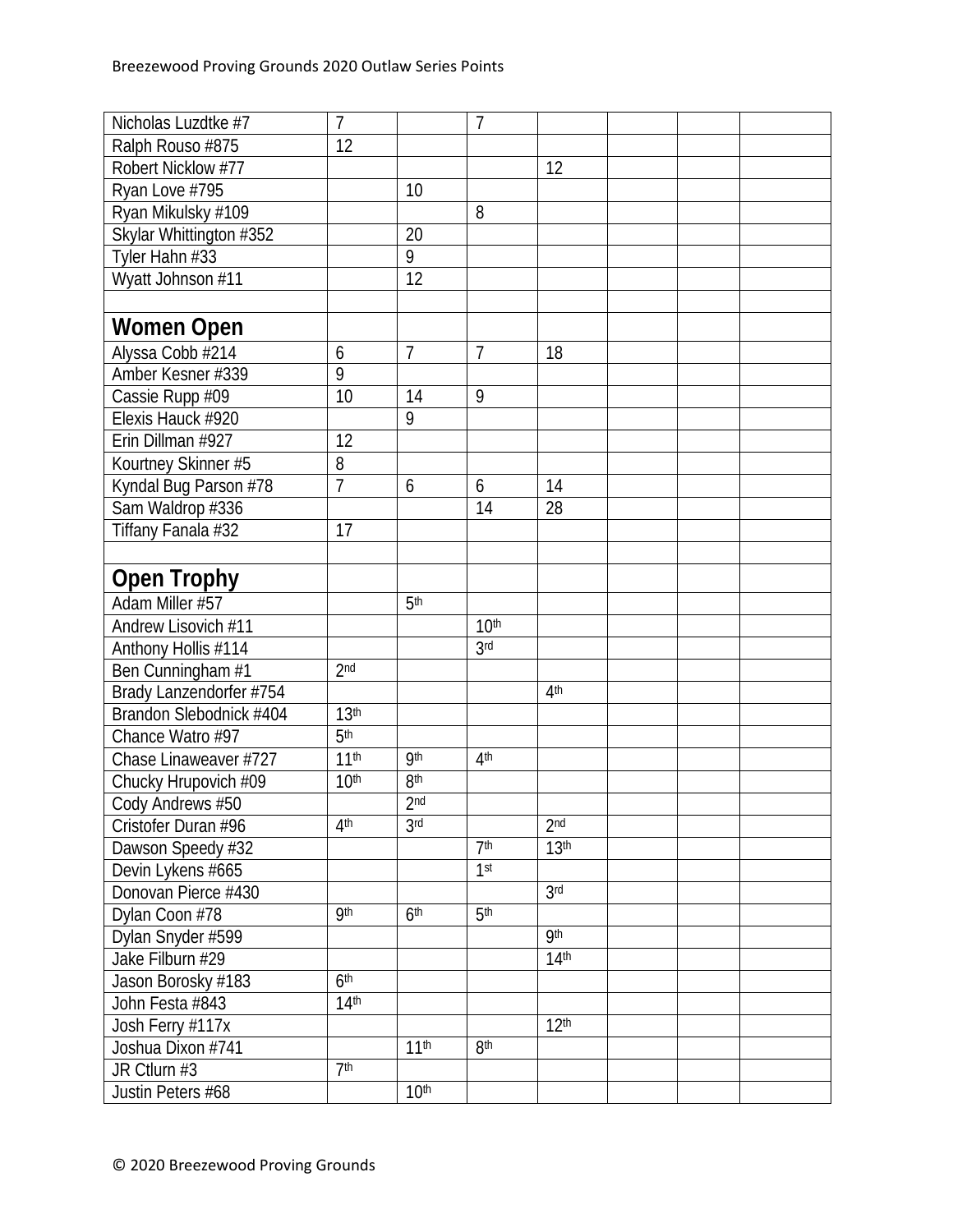| Kenny Hadrey #1        | 1 <sup>st</sup>  | 1 <sup>st</sup>  |                 |                  |  |  |
|------------------------|------------------|------------------|-----------------|------------------|--|--|
| Logan Bishop #925      |                  |                  | 6 <sup>th</sup> | 10 <sup>th</sup> |  |  |
| Michael Novella #319   |                  |                  |                 | 8 <sup>th</sup>  |  |  |
| Michael Payne #21      | 12 <sup>th</sup> |                  |                 |                  |  |  |
| Nick Priuett #66       |                  |                  |                 | 6 <sup>th</sup>  |  |  |
| Nick Richardson #45    | 8 <sup>th</sup>  | 7 <sup>th</sup>  |                 |                  |  |  |
| Orion Gregory #1x      |                  |                  |                 | 1 <sup>st</sup>  |  |  |
| Paul Bove #18          |                  |                  |                 | 11 <sup>th</sup> |  |  |
| Paul Mosko #153        |                  | 12 <sup>th</sup> | <b>9th</b>      |                  |  |  |
| Randy Lawson #209      | 3 <sub>rd</sub>  |                  |                 |                  |  |  |
| Richard Amari #7       |                  | 4 <sup>th</sup>  |                 |                  |  |  |
| Robert Mentzer #722    |                  |                  |                 | 7 <sup>th</sup>  |  |  |
| Scott Garretty #117    |                  |                  |                 | 5 <sup>th</sup>  |  |  |
| Tyler Helwig #13       |                  |                  | 2 <sub>nd</sub> |                  |  |  |
|                        |                  |                  |                 |                  |  |  |
| 250 Beginner           |                  |                  |                 |                  |  |  |
| Adam Havrilla #188     |                  |                  | 21              |                  |  |  |
| Adam J #1              | 8                |                  |                 |                  |  |  |
| Adam Zimmerman #112    |                  |                  | 12              |                  |  |  |
| Alan Graham #705       |                  | 23               | 28              |                  |  |  |
| Andrew Homack #381     |                  |                  | 20              | 36               |  |  |
| Anthony Hile #415      |                  |                  | 9               |                  |  |  |
| Austin Crouse #54      |                  |                  | 22              |                  |  |  |
| Austin Dotson #69      |                  | 10               |                 |                  |  |  |
| Austin Monroe #6       | 10               |                  | 11              |                  |  |  |
| Austin Roscoe #115     |                  |                  |                 | 56               |  |  |
| Austin Stoll #27       |                  |                  | 9               |                  |  |  |
| Barry Underwood #88    |                  |                  | $\overline{1}$  | 35               |  |  |
| Ben Heltman #04        |                  | 21               |                 |                  |  |  |
| Bill Dick #219         | 19               | 16               |                 |                  |  |  |
| Blake Lincoln #x       |                  |                  | 32-1st          |                  |  |  |
| Bobby Triplett #127    | 24               | 25               | 22              | 48               |  |  |
| Brad Coulter #320      |                  |                  | $\overline{7}$  |                  |  |  |
| Brandon Pritchard #71  | 13               | 16               | 18              | 43               |  |  |
| Brandon Slebonick #404 | $25-3$ rd        |                  |                 | $\overline{28}$  |  |  |
| Brennon Mikulsky #116  |                  | 25               | $25-3$ rd       | 34               |  |  |
| Brett Cruikshank #21   |                  | $\overline{12}$  |                 |                  |  |  |
| Brett Ferry #07        |                  | 21               |                 |                  |  |  |
| Brice Cook #426        |                  |                  | 27              |                  |  |  |
| Broc Bonamo #221       | 33-3rd           | 26               | 19              | 44               |  |  |
| Brock Jumper #112      |                  | $34-1st$         |                 |                  |  |  |
| Bryer Wepten #101      |                  | 9                |                 |                  |  |  |
| Caleb Allebaugh #113   | $35-2nd$         | $29-2nd$         |                 |                  |  |  |
| Carl Davenport #88     |                  |                  | 14              | 46               |  |  |
|                        |                  |                  |                 |                  |  |  |
| Carlos Barrera #577    |                  | 20               |                 |                  |  |  |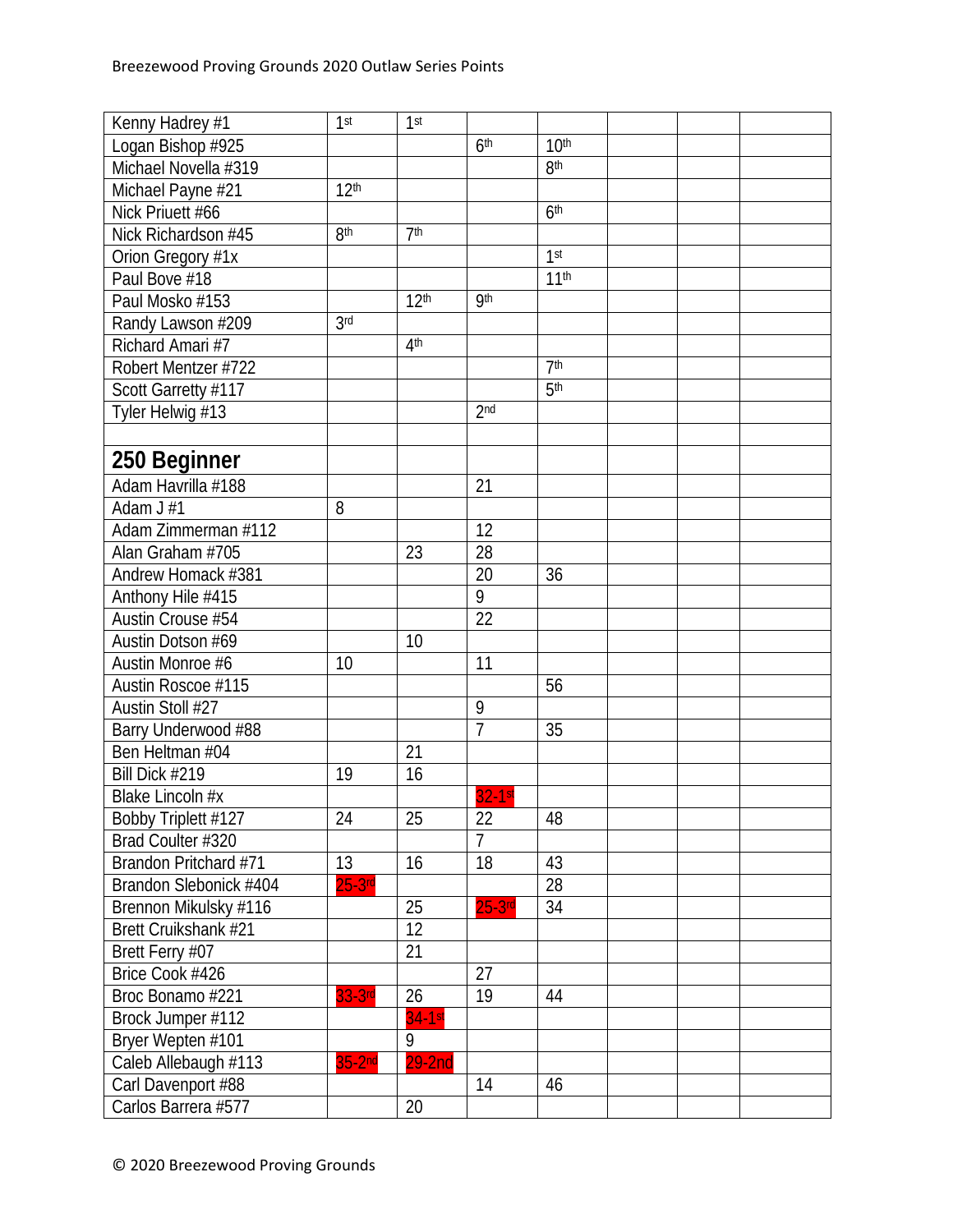| Casey Reynolds #585    | $\overline{1}$ |           |                |    |  |  |
|------------------------|----------------|-----------|----------------|----|--|--|
| Chad Brindle Jr # 345  |                |           | 23             |    |  |  |
| Chris Fowler #153      |                |           | 20             | 53 |  |  |
| Clay Mercer #11        |                |           | $36 - 1st$     |    |  |  |
| Cody Andrews #50       |                | $34-1st$  |                |    |  |  |
| Cody Hallett #600      | 16             |           |                |    |  |  |
| Cody Hill #322         |                | 18        |                |    |  |  |
| Cody Kutz #111         | 21             |           | 26             |    |  |  |
| Cole Granger #94       |                |           | 16             |    |  |  |
| Cole Green #911        | 13             |           |                |    |  |  |
| Cole Minovich #301     |                | 9         |                | 29 |  |  |
| Corbin Joshua #32      | 15             |           |                |    |  |  |
| Cory Thornton #2c      | 11             | 12        | 10             |    |  |  |
| Curtis Lussier #219    |                | $27-3$ rd |                |    |  |  |
| Dakota Kidd #108       |                |           | 8              |    |  |  |
| Dakota Yeakle #24      | 20             |           |                |    |  |  |
| Dalton Lemin #502      | 18             |           | $27 - 2nd$     |    |  |  |
| Damian Hensley #10     |                | 19        |                | 27 |  |  |
| Dane Shaw #916         | 25             | 22        |                |    |  |  |
| Daniel Reinhardt #18   |                | 15        |                |    |  |  |
| David Wood #111        |                | 14        | 22             |    |  |  |
| Dawson Speedy #32      |                | 22        | 18             | 37 |  |  |
| Dawson Ziegler #18     |                | 21        |                |    |  |  |
| Derek Richards #10     |                | 24        | 20             |    |  |  |
| Devin Halaburda #120   | $40-1$ st      |           |                |    |  |  |
| Devin Wakefield #53    |                | 17        | 12             | 37 |  |  |
| Dillon Wakefield #110  |                |           | 11             |    |  |  |
| Donovan Crocker #336   | 19             |           |                |    |  |  |
| Douglas Fitzhenry #738 | 15             |           |                |    |  |  |
| Drew Emerick #37       | 28             |           |                |    |  |  |
| Dylan Tenney #726      |                |           | 10             | 38 |  |  |
| Eavn Nucci #711        |                |           | 13             |    |  |  |
| Eli Hajjar #23         | 11             |           |                |    |  |  |
| Eric Pena #23          | 24             |           |                |    |  |  |
| Eric Swiger #107       |                | 17        |                |    |  |  |
| Ferdy Sosa #259        | 17             | 26        |                |    |  |  |
| George Crowe #1        |                |           |                | 39 |  |  |
| Gideon Smith #33       |                | 18        |                | 50 |  |  |
| Greg Seltzer #10       | 29             | $29-2nd$  | $29-3$ rd      |    |  |  |
| Hunter Doolan #11      |                |           |                | 32 |  |  |
| Hunter Shannon #5      | 26             | 19        | 16             | 42 |  |  |
| Isaac Frye #1          |                |           | 23             |    |  |  |
| Jaime Saiz #292        |                |           | $\overline{9}$ |    |  |  |
| Jake Welch #117        |                |           | 21             |    |  |  |
| James Lindsay #27      |                |           |                | 40 |  |  |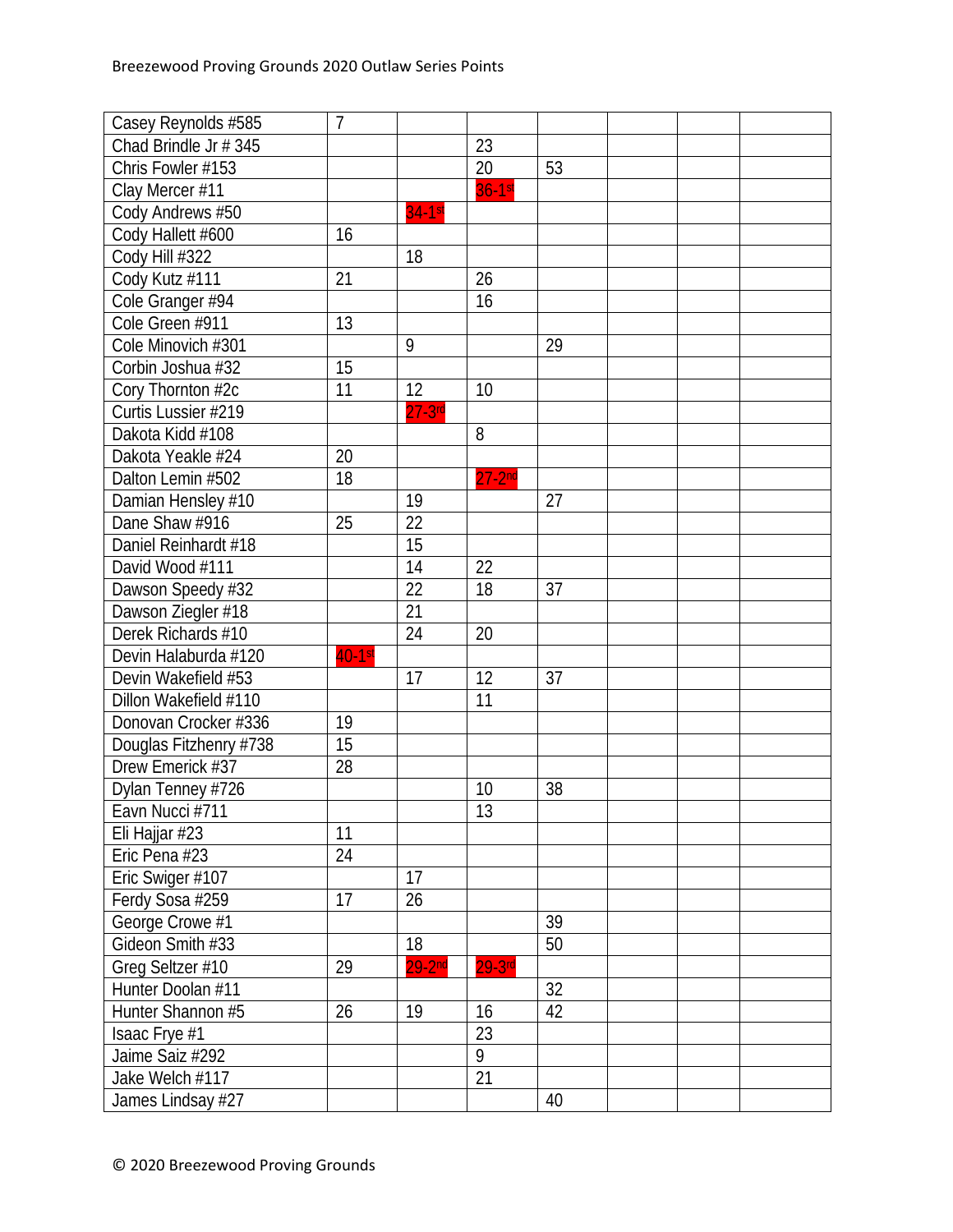| Jarred Porter #111    |            | 10          | 13          | 39        |  |  |
|-----------------------|------------|-------------|-------------|-----------|--|--|
| Javier Larue #33      |            | 13          |             |           |  |  |
| JD Hahn #75           |            |             | $27 - 2nd$  |           |  |  |
| Jimmy Mcilwain #123   |            | $27 - 3$ rd |             |           |  |  |
| JJ Kuti #455          |            |             | $31-2nd$    |           |  |  |
| Joey Gerz #2x         |            |             |             | 33        |  |  |
| Joey Pantages #23     |            |             |             | 35        |  |  |
| John Festa #843       | 31         |             |             |           |  |  |
| Jordan Hahn #78       |            |             | 15          | 51        |  |  |
| Jose Ortiz #28        | 23         |             |             |           |  |  |
| Josh Coulter #320     |            | 14          | 15          |           |  |  |
| Josh Phillips #51     |            |             |             | 40        |  |  |
| Joshua Dixon #741     |            | 14          | 12          |           |  |  |
| Justin Jacobs #126    | $27 - 2nd$ |             |             |           |  |  |
| Justin Verbonitz #410 | 20         | 23          |             | 54        |  |  |
| Kaige Norris #22      |            |             |             | $60-1$ st |  |  |
| Kaleb Rudy #121       |            | 24          | 23          | $72-1$ st |  |  |
| Kalim Snowberger #724 | 14         |             |             |           |  |  |
| Kaz Thompson #335     | 23         |             | 18          |           |  |  |
| Kike Aguiler #717     | 9          |             |             |           |  |  |
| Kyle Cunningham #219  |            | 20          | 21          |           |  |  |
| Kyle Ramsey #17       |            |             | 17          | 36        |  |  |
| Levi Briggs #2        |            | 17          | 14          | 30        |  |  |
| Logan Bishop #925     |            | 24          | 24          | $62-2nd$  |  |  |
| Logan Wise #11        | 10         |             |             |           |  |  |
| Manuel Ramos #983     |            | $29-2nd$    |             |           |  |  |
| Matthew Phillips #41  | 17         |             |             |           |  |  |
| Michael Stull #702    |            |             | 16          |           |  |  |
| Miles Francis #151    |            |             |             | 52        |  |  |
| Nate Homack #822      |            |             | 19          |           |  |  |
| Nick Nicholson #5     |            | 26          |             |           |  |  |
| Noah Shuhart #94      |            | 15          |             |           |  |  |
| Odin Cretin #108      | 9          | 11          | 19          | 38        |  |  |
| Paul Bove #18         |            |             |             | $50-2nd$  |  |  |
| Paul Masko #153       |            | 18          | 13          |           |  |  |
| Phoenix Santos #111   | 22         |             | $25 - 3$ rd |           |  |  |
| Ralph Rayso #875      | $32-3$ rd  |             |             |           |  |  |
| Rayner Guzman #484    |            | 19          |             |           |  |  |
| Rhyan Alives #203     |            | 13          |             |           |  |  |
| RJ Wilson #28         | 16         | 16          | $32 - 1st$  | 41        |  |  |
| Ron Doug #738         |            |             |             | 49        |  |  |
| Ryan Schmidt #422     |            |             | 17          | 41        |  |  |
| Sam Hampe #84         |            | $34-1st$    |             |           |  |  |
| Sean Trabold #256     |            |             | 24          |           |  |  |
| Steve Rouser #155     |            | 11          | 11          | 31        |  |  |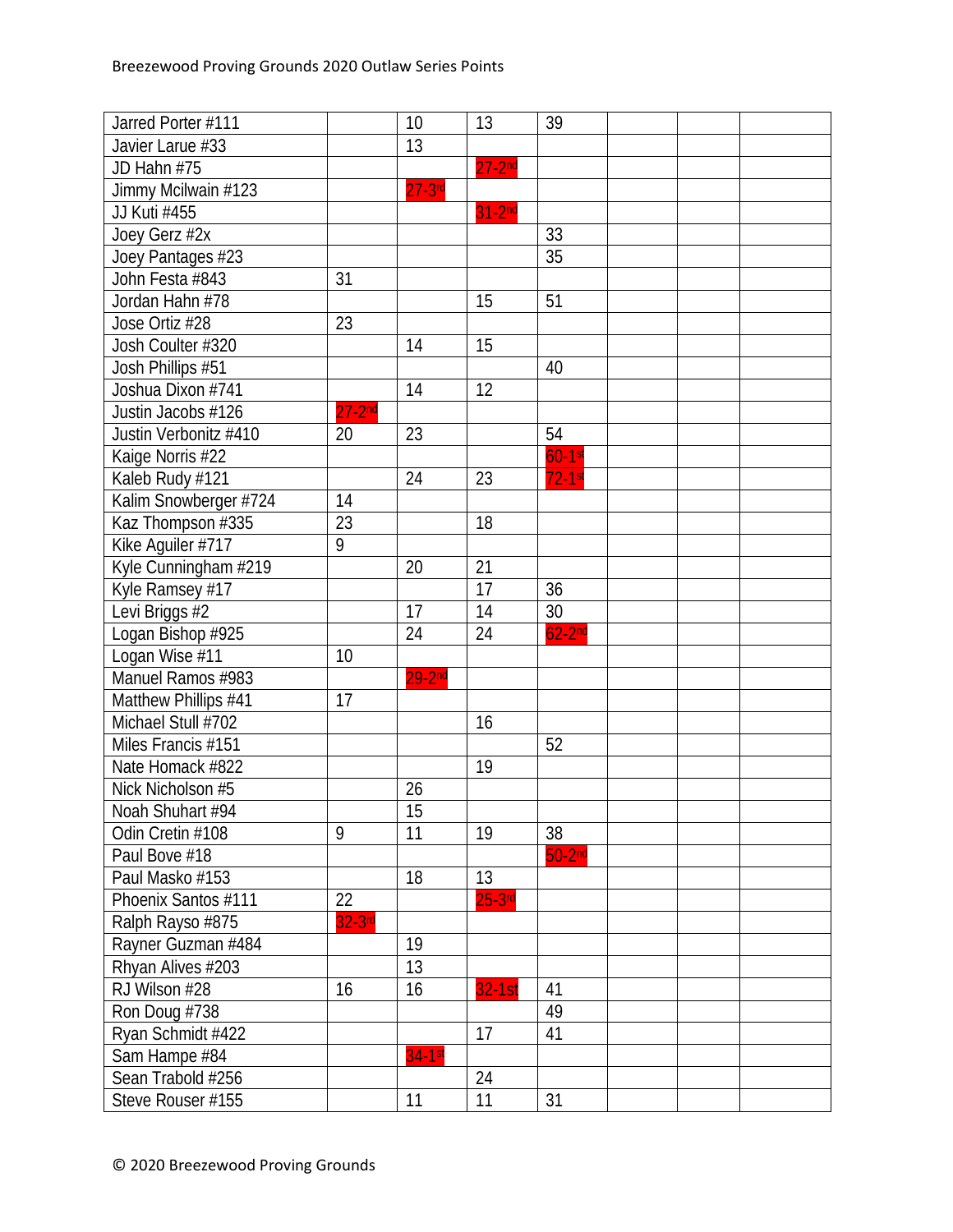| Stevie Moore #17        | 18        | 22             |                 |                 |  |  |
|-------------------------|-----------|----------------|-----------------|-----------------|--|--|
| Tanner Friedline #107   | 14        |                |                 |                 |  |  |
| Thorn Brothers #151     | 27        | 25             |                 | 58-3rd          |  |  |
| Tim Keller #412         |           |                | 8               | 34              |  |  |
| Travis Mclaughlin #71   | 21        | 23             | $\overline{25}$ | 47              |  |  |
| Travis Weisner #799     | 32        |                |                 |                 |  |  |
| Trenton Fitz #509       |           |                | 14              |                 |  |  |
| Trevor Kramer #8        |           |                |                 | 44              |  |  |
| Tyler Corle #17         | 12        | 20             |                 |                 |  |  |
| Tyler Hahn #33          |           | 15             |                 |                 |  |  |
| Tyler Hill #1           | 30        | $27-3$ rd      | 17              | $46-3$ rd       |  |  |
| Tyler Miller #219       |           |                |                 | 45              |  |  |
| Tyler Vanza #182        | 22        |                |                 |                 |  |  |
| Zack Mack #616          |           |                | 10              |                 |  |  |
| Zack Rickard #692       |           |                | 24              | 42              |  |  |
| Zephan Santos #11       | 12        |                | 15              |                 |  |  |
|                         |           |                |                 |                 |  |  |
| 450 Beginner            |           |                |                 |                 |  |  |
| Andrew Morelli #52      |           | 13             |                 |                 |  |  |
| Anthony Hollis #114     |           |                | $38-1$ st       |                 |  |  |
| Anthony Romano #33R     | $37-1$ st | 23             | $31-3$ rd       |                 |  |  |
| Antonio Mathis #474     |           | 6              |                 |                 |  |  |
| Ben Heltman #04         |           | 13             |                 |                 |  |  |
| Benton Moyer #65        |           | 23             |                 |                 |  |  |
| Bill Dick #219          | 8         | 15             |                 |                 |  |  |
| Billy Hildebrand #43    |           | $26 - 2nd$     | 29              | 44              |  |  |
| Blake Lincoln #555      |           | $24-3$ rd      | 30              | $\overline{54}$ |  |  |
| Blake Meger #1          |           | $\overline{7}$ |                 |                 |  |  |
| Brad Berzonis #12       |           |                |                 | $60-2nd$        |  |  |
| Brandon Slebodnick #404 |           | 17             |                 | 49              |  |  |
| Bryan Gardiner #126     |           | 14             |                 |                 |  |  |
| Bubba Bennett #17       | 29        | $26 - 2nd$     |                 |                 |  |  |
| Carlos Barrera #577     |           | 9              |                 |                 |  |  |
| Chad Housel #727        | 25        |                |                 |                 |  |  |
| Chris Keebler #19       |           |                |                 | 43              |  |  |
| Christian Haas #9       |           |                |                 | 33              |  |  |
| Christopher Ross #91    | 15        | 8              |                 |                 |  |  |
| Cody Andrews #50        |           | $31-1st$       |                 |                 |  |  |
| Cody Gerz #22           |           |                | 21              | 50              |  |  |
| Cole Gerz #46           |           |                |                 | 47              |  |  |
| Corey Rimmey #195       | 9         |                | 10              |                 |  |  |
| Curtis Lussier #219     |           | 21             |                 |                 |  |  |
| Daniel Reinhardt #871   |           |                |                 | 36              |  |  |
| Dawson Ziegler #18      |           | 17             |                 |                 |  |  |
| Derek Richards #10      |           | 15             |                 |                 |  |  |
|                         |           |                |                 |                 |  |  |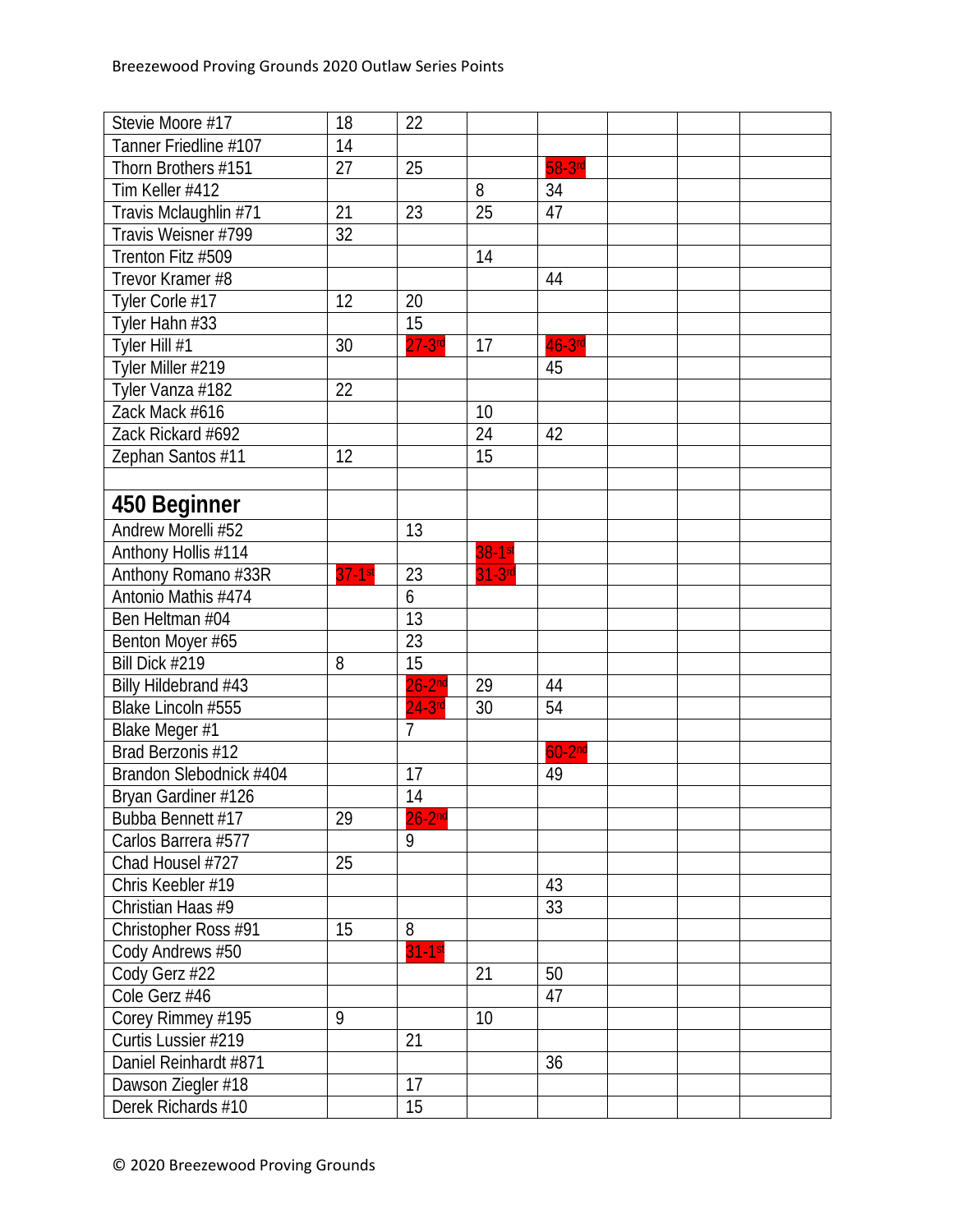| Derrick Kuchinka #64  |                | 22       | 27              |           |  |  |
|-----------------------|----------------|----------|-----------------|-----------|--|--|
| Dokota Kidd #913      | $\overline{7}$ |          | $\overline{11}$ |           |  |  |
| Dylan Coon #78        | 28             | 22       | 28              |           |  |  |
| Dylan Snyder #599     | 16             | 18       |                 | 41        |  |  |
| Ethan Beam #18        |                |          | 15              |           |  |  |
| Ferdy Sosa #259       | 24             | 19       |                 |           |  |  |
| Jack Kunkel #82       | 23             |          | 18              |           |  |  |
| Jake Filburn #29      |                |          |                 | 35        |  |  |
| Jarred Coleman #96    |                | 16       |                 |           |  |  |
| Jason Borosky #183    | 26             |          |                 |           |  |  |
| Jeff Marlow #914      |                | 10       |                 |           |  |  |
| Jimmy Mcilwain #123   |                | 12       |                 |           |  |  |
| Jordan Hahn #78       |                |          | 17              |           |  |  |
| Jordan Weeliyer #T    | 21             |          |                 |           |  |  |
| Jose Ortiz #28        | 17             | 16       |                 |           |  |  |
| Josh Berg #215        |                |          | 19              |           |  |  |
| Josh Lindsay #624     |                |          |                 | 34        |  |  |
| Joshua Dixon #741     | 11             |          |                 |           |  |  |
| Justin Adams #111     |                |          | 14              |           |  |  |
| Justin Jacobs #126    | $30-3$ rd      |          |                 |           |  |  |
| Justin Verbonitz #410 | 19             | 18       | 20              | 42        |  |  |
| Kalim Snowberger #724 | 10             | 10       | 9               |           |  |  |
| Kenny Barber #1       |                |          |                 | $56-3$ rd |  |  |
| Kevin Reese #156      |                | 11       |                 |           |  |  |
| Kike Aguilar #717     | 14             |          |                 |           |  |  |
| Kody Griffith #132    | 18             |          |                 |           |  |  |
| Levi Haines #514      |                |          | 25              | 45        |  |  |
| Manuel Ramos #983     |                | 20       |                 |           |  |  |
| Matt Adams #1         |                |          | 22              |           |  |  |
| Matthew Haught #711   |                |          |                 | 37        |  |  |
| Michael Cox #248      |                |          |                 | 38        |  |  |
| Michael Payne #91     | 22             | 12       |                 |           |  |  |
| Miguel Urbina #185    |                |          |                 | 46        |  |  |
| Nick Richardson #45   | 27             | 19       |                 |           |  |  |
| Noah Padisak #119     |                |          | 12              |           |  |  |
| Raymond Torres #2     |                |          |                 | 39        |  |  |
| Raynor Guzman #484    |                | 14       |                 |           |  |  |
| Robert Mentzer #4     |                |          | 23              | 52        |  |  |
| Ryan Burnham #006     | 13             |          |                 |           |  |  |
| Shane Jernigan #156   |                | $31-1st$ | 16              | 40        |  |  |
| Thomas Lussier #73    |                | 11       |                 |           |  |  |
| Thorn Brothers #151   |                | 21       | $33-2nd$        | 51        |  |  |
| Travis Ritter #420    | 12             |          | 24              | 48        |  |  |
| Travis Weisner #799   | 20             |          |                 |           |  |  |
| Tyler Hill #512       |                | 20       | 26              |           |  |  |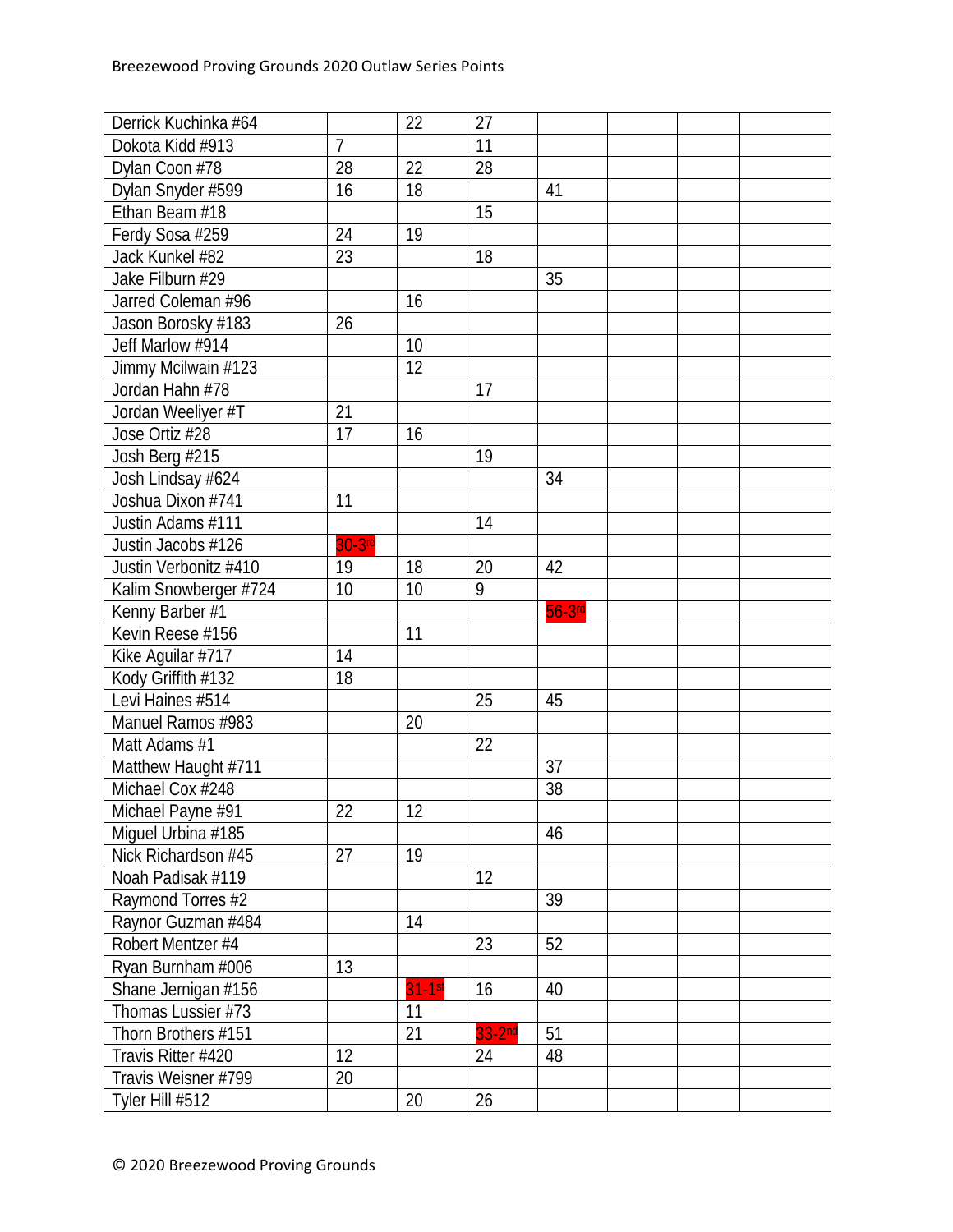| Wyatt Black #542        | $32-2nd$        | $24-3$ rd |                 | $70-1$ st       | --------- | 126 |
|-------------------------|-----------------|-----------|-----------------|-----------------|-----------|-----|
|                         |                 |           |                 |                 |           |     |
| 250 Intermediate        |                 |           |                 |                 |           |     |
| Austin Waugh #323       |                 | 18        |                 |                 |           |     |
| Bradley Hopkins #26     |                 |           | 23              |                 |           |     |
| Brady Lanzendorfer #754 |                 | 10        | 9               |                 |           |     |
| Brandon Beam #16        | 21              | 20        | 25              | 37              |           |     |
| Brendon Emerick #422    | 11              |           |                 |                 |           |     |
| Brice Cook #426         |                 |           |                 | 28              |           |     |
| Carlos Montanti #110    |                 |           |                 | $\overline{35}$ |           |     |
| Chance Watro #97        | 27              |           |                 |                 |           |     |
| Chase Linaweaver #727   | 24              | 14        | 12              | 33              |           |     |
| Chris Hazelton #65      | 17              | 15        | 11              | 30              |           |     |
| Dayne Miller #28        | 16              | 16        | $\overline{18}$ |                 |           |     |
| Ethan Schwartz #826     | 15              |           | 8               |                 |           |     |
| Ezra Fresquez #328      |                 |           | 24              | 36              |           |     |
| Gage Allebaugh #118     | 29              | 17        | $\overline{17}$ | 26              |           |     |
| Hunter Dietz #191       |                 |           |                 | 42              |           |     |
| Hunter Shriner #20      |                 | 27        |                 |                 |           |     |
| James Groth #828        |                 |           | 20              |                 |           |     |
| Jarred Scott #42        | 12              | 13        | 10              | 29              |           |     |
| Joey Montanti #31       |                 |           |                 | 27              |           |     |
| Josh Leonard #290       |                 |           | 15              |                 |           |     |
| Kyle Bohrer #128        | 14              |           |                 |                 |           |     |
| Kyle Cunningham #219    | 9               |           |                 |                 |           |     |
| Marcus Everly #13       | 19              | 11        | 13              | 31              |           |     |
| Mason Guelich #691      | 22              | 12        | 21              | 34              |           |     |
| Matthew Vansant #189    | 18              |           | 14              |                 |           |     |
| Michael Novella #319    |                 |           | 19              |                 |           |     |
| Nick Nicholson #5       | 10              |           |                 |                 |           |     |
| Noah Mercado #66        | $\overline{23}$ | 19        | 27              | 38              |           |     |
| Orion Gregory #1x       |                 |           |                 | 56              |           |     |
| Richard Smith #117      |                 |           | $\overline{7}$  |                 |           |     |
| Scott Garrety #117      | 25              |           | 16              | 40              |           |     |
| Sean Wilson #131        | 20              |           |                 |                 |           |     |
| Seth Luzier #906        |                 |           | 22              |                 |           |     |
| Shawn Knight #215       | 13              |           |                 |                 |           |     |
| Stash Breinich #158     | 8               |           | 6               | 25              |           |     |
| Tyler Adams #710        | 26              |           | 29              |                 |           |     |
| Zach Kendig #149        | 34              | 22        | 34              | 46              |           |     |
| Zach Waldrop #116       |                 |           | 26              | 32              |           |     |
|                         |                 |           |                 |                 |           |     |
|                         |                 |           |                 |                 |           |     |
|                         |                 |           |                 |                 |           |     |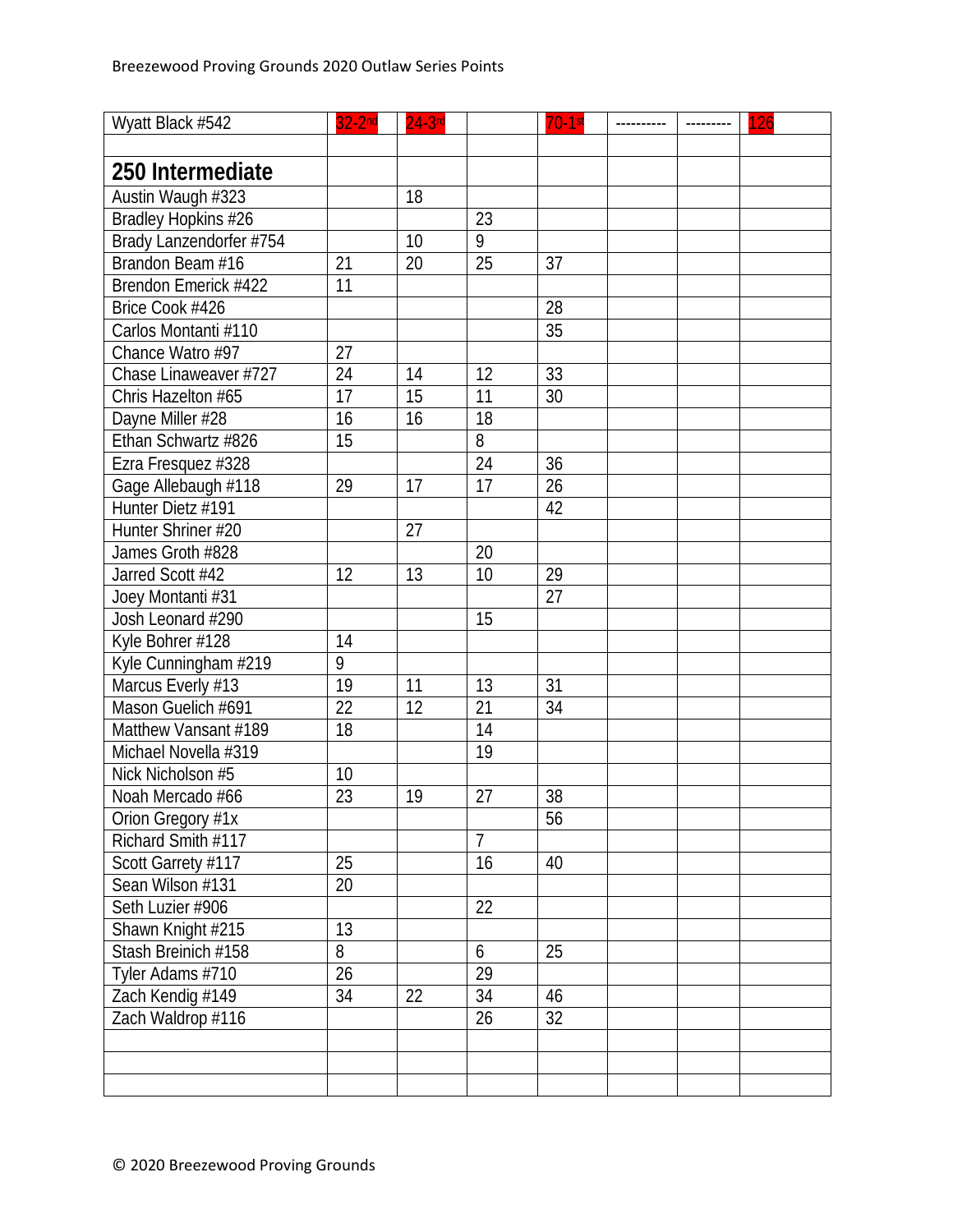| 450 Intermediate      |    |                 |    |                 |  |  |
|-----------------------|----|-----------------|----|-----------------|--|--|
| Adam Miller #57       | 17 | 19              | 15 | 34              |  |  |
| Ant Romano #33r       |    |                 |    | 60              |  |  |
| Antonio Dacruz #96    |    | 12              |    |                 |  |  |
| Bradley Hopkins #26   |    |                 | 21 |                 |  |  |
| Brandon Beam #16      | 9  | 16              | 24 | 27              |  |  |
| Brett Pochet #225     | 18 | 15              | 22 | 41              |  |  |
| Brett Tinsman #13     |    | 9               |    |                 |  |  |
| Carlos Montanti #110  |    |                 |    | 37              |  |  |
| Chucky Hrupovich #09  | 10 | 13              | 14 | 28              |  |  |
| Cody Gross #48        |    |                 | 11 |                 |  |  |
| Cody Miller #48       |    |                 |    | 31              |  |  |
| Cory Salerno #763     |    | $\overline{7}$  |    |                 |  |  |
| Cristofer Duran #96   | 23 |                 |    | 42              |  |  |
| Donny Tinsman #762    | 12 | 10              |    |                 |  |  |
| Donovan Pierce #430   |    |                 |    | $\overline{35}$ |  |  |
| Dylan Shoop #311      |    | 20              |    |                 |  |  |
| Hogan Cassell #172    |    |                 |    | 50              |  |  |
| Hunter Dietz #191     |    |                 |    | 39              |  |  |
| Jake Ferry #117       |    |                 |    | 29              |  |  |
| James Groh #828       | 16 | 21              | 23 | 36              |  |  |
| James Taggart #269    |    |                 | 9  |                 |  |  |
| James Winter #27      |    |                 | 23 |                 |  |  |
| Jarrett Bellison #613 | 15 | 14              |    | 38              |  |  |
| Josh Buckner #56      | 7  |                 |    |                 |  |  |
| Josh Leonard #290     |    |                 | 18 |                 |  |  |
| JR Churn #3           | 11 |                 |    |                 |  |  |
| Kevin Reese #156      |    |                 | 25 |                 |  |  |
| Kyle McNabb #734      | 13 |                 |    |                 |  |  |
| Mason Guelich #691    | 19 | 11              | 19 | 32              |  |  |
| Nate Kronk #558       | 30 |                 |    |                 |  |  |
| Noah Mercado #66      |    | 22              | 22 | 46              |  |  |
| Richard Amari #7      |    | 17              |    |                 |  |  |
| Rob Schiller #3       | 8  | 8               | 10 |                 |  |  |
| Ryan Love #795        |    | $\overline{25}$ |    |                 |  |  |
| Scott Garrety #117    |    |                 | 13 |                 |  |  |
| Sean Wilson #131      | 14 |                 |    |                 |  |  |
| Seth Jarvie #x        | 25 | 30              | 32 | 44              |  |  |
| Seth Luzier #906      |    |                 | 16 |                 |  |  |
| Travis Kibe #305      | 20 | 18              | 12 | 33              |  |  |
| Tyler Adams #710      | 21 |                 | 17 |                 |  |  |
| Zach Kendig #149      | 22 | 23              | 27 | 40              |  |  |
| Zack Waldrop #116     |    |                 | 20 | 30              |  |  |
|                       |    |                 |    |                 |  |  |
|                       |    |                 |    |                 |  |  |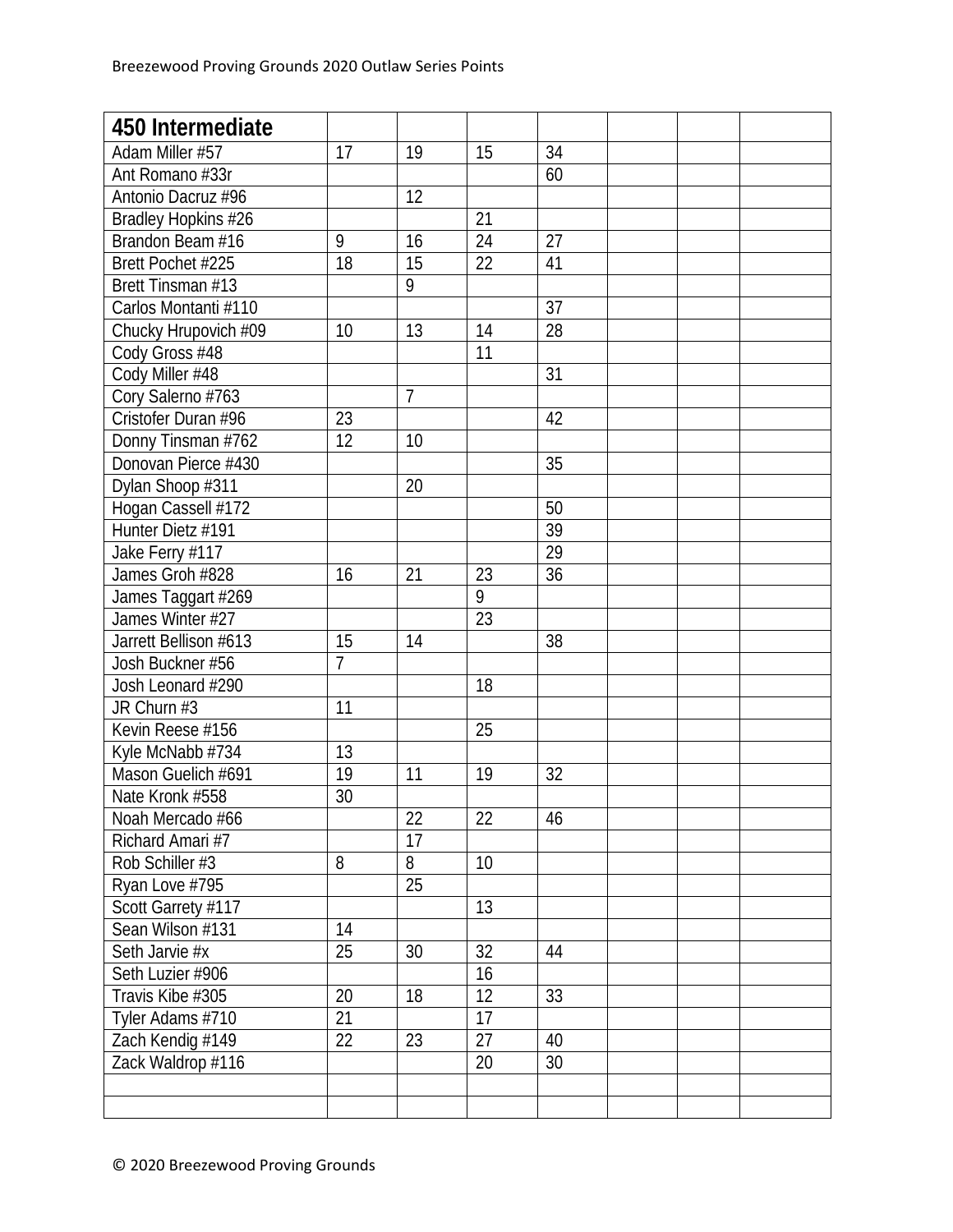| 250 Advanced            |                |                |                |    |  |  |
|-------------------------|----------------|----------------|----------------|----|--|--|
| Bobby Knupp #92         | 7              | 9              |                |    |  |  |
| Bruce Cahill #333       |                |                |                | 22 |  |  |
| Gauge Keith #22         |                | 13             |                |    |  |  |
| John Wells #84          |                | 11             |                |    |  |  |
| Kenny Hadry #1          | 8              | 8              |                |    |  |  |
| Ronny Demorest #207     |                |                | 10             |    |  |  |
| Scott Clapper #680      | 11             | 10             |                |    |  |  |
| Tyler Helwig 313        | 9              | 6              | 8              |    |  |  |
| Tyler Stepek #1x        | 16             | 18             | 15             |    |  |  |
| Walter Benitiz #298     |                | $\overline{7}$ |                |    |  |  |
|                         |                |                |                |    |  |  |
| 450 Advanced            |                |                |                |    |  |  |
| Ben Cunningham #1       | 7              |                |                |    |  |  |
| Bobby Knupp #92         | $\overline{9}$ | 14             |                |    |  |  |
| Brandon Garlock #108    | 6              |                |                |    |  |  |
| Braxdyn Landrum #40     |                | 11             |                |    |  |  |
| Dayne Thompson #12      | 12             |                |                |    |  |  |
| Devin Lykens #665       |                |                | 8              |    |  |  |
| Gauge Keith #22         |                | 17             |                |    |  |  |
| John Wells #            |                | 15             |                |    |  |  |
| Josh Howser #718        |                |                |                | 24 |  |  |
| Justin Crawford #789    |                | 8              |                |    |  |  |
| Randy Lawson #209       |                | $\overline{9}$ | $\overline{7}$ | 14 |  |  |
| Ronny Demorest #207     |                |                | 11             |    |  |  |
| Scott Clapper #680      | 10             | 10             | 9              |    |  |  |
| Skylar Whittington #259 |                | 12             |                |    |  |  |
| Tyler Helwig #13        | 8              | 6              |                |    |  |  |
| Tyler Stepek #314       | 17             | 22             | 16             |    |  |  |
| Walter Benitiz #298     |                | 13             |                |    |  |  |
| Wyatt Johnson #11       |                | $\overline{7}$ |                |    |  |  |
|                         |                |                |                |    |  |  |
| Vet 30+ Open            |                |                |                |    |  |  |
| Alexander Wiggins #182  |                |                |                | 36 |  |  |
| Anthony Hollis #114     |                |                | 24             |    |  |  |
| Antonio DeCruz #324     |                | 14             |                |    |  |  |
| Billy Cox #517          | 8              |                | 10             |    |  |  |
| Billy Hildebrand #43    |                | 22             | 21             |    |  |  |
| Brandon Smith #142      | 15             |                |                | 43 |  |  |
| Bruce Cahall #333       |                |                |                | 48 |  |  |
| Bryan Gardiner #126     |                | 10             |                |    |  |  |
| Chad Housel #727        | 19             |                |                |    |  |  |
| Chris Hazelton #65      |                |                |                | 45 |  |  |
| Chris Peters #512       |                |                |                | 38 |  |  |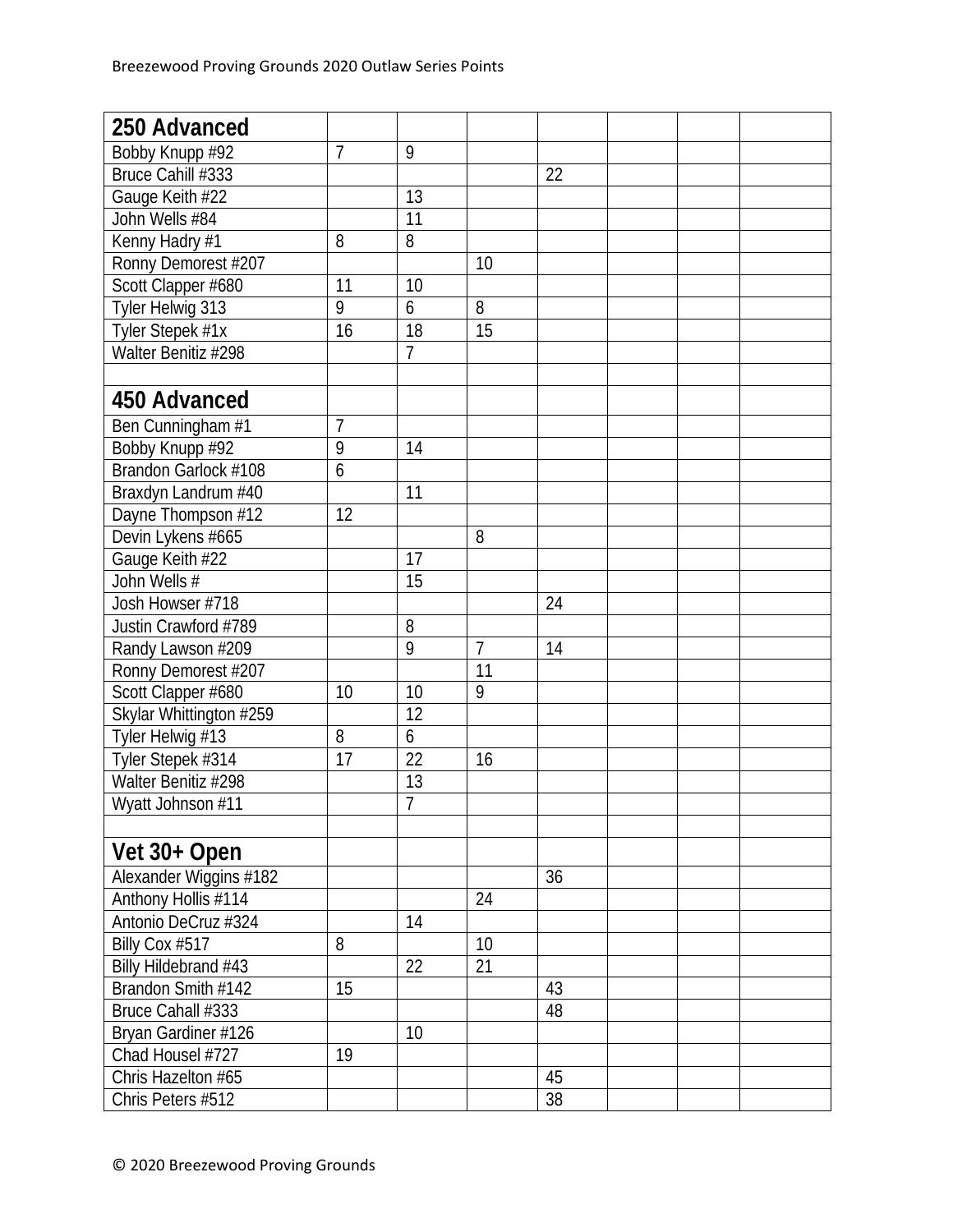| Cory Salerno #763     |    | 20             |                |    |  |  |
|-----------------------|----|----------------|----------------|----|--|--|
| Daniel Reinhardt #18  |    | 13             |                |    |  |  |
| David Hison #588      |    |                | 23             |    |  |  |
| Derek Boyd #813       | 16 | 31             | 17             | 50 |  |  |
| Derrick Kuchinka #64  | 18 |                |                |    |  |  |
| Dustin Ebaugh #82     |    | 21             |                |    |  |  |
| Dylan Shoop #311      |    | 28             |                |    |  |  |
| Ethan Beam #18        |    |                | 14             |    |  |  |
| Hunter Witherite #569 |    | 25             |                |    |  |  |
| Jarrett Bellison #613 | 20 | 29             |                |    |  |  |
| Jason Keefer #828     | 11 | 18             |                | 33 |  |  |
| Jason Trevenen #74    | 14 | 24             | 18             |    |  |  |
| Jay Minor #247        |    | 32             |                |    |  |  |
| Jesse Phelps #917     |    | 23             |                |    |  |  |
| Joe Bloch #860        |    |                |                | 34 |  |  |
| Jose Soares #922      |    | 11             |                |    |  |  |
| Justin Crawford #789  |    | 33             |                |    |  |  |
| Justin Gruden #664    |    | 27             | 22             |    |  |  |
| Keun Reese #156       | 17 |                |                |    |  |  |
| Kody Griffith #132    | 13 |                |                |    |  |  |
| Kurt Karcher #495     |    |                |                | 41 |  |  |
| Kyle Abe #323         |    |                |                | 40 |  |  |
| Kyle McNabb #734      | 21 |                |                |    |  |  |
| Marcio Abreu #12      |    | 15             |                |    |  |  |
| Matt Grove #472       | 10 | 16             | 13             | 35 |  |  |
| Michael Novella #319  |    |                | 16             | 42 |  |  |
| Michael Vanada #413   |    | 12             |                |    |  |  |
| Nate Fetterman #357   | 6  |                |                | 46 |  |  |
| Nate Kronk #558       | 29 |                |                |    |  |  |
| Nuno Martins #11      |    | 26             |                |    |  |  |
| Randy Lawson #209     | 24 | 35             | 31             | 64 |  |  |
| Reginaldo Franca #117 |    | $\overline{8}$ |                |    |  |  |
| Richard Smith #117    |    |                | 20             |    |  |  |
| Robert Nicklow #77    |    |                | $\overline{7}$ |    |  |  |
| Seth Jarvie #x        | 22 | 40             | 26             | 54 |  |  |
| Stash Breinich #158   | 7  |                | 11             | 37 |  |  |
| Steve McKnight #1     |    | 9              |                |    |  |  |
| Thomas Lussier #73    |    | $\overline{7}$ |                |    |  |  |
| Travis Ritter #420    | 12 |                | 15             | 44 |  |  |
| Vendor Alves #84      |    | 19             |                |    |  |  |
| Wesley Fritz #46      |    |                | 8              |    |  |  |
| Zach Alvarez #181     |    |                | 9              |    |  |  |
| Zach Coons #x         |    | 30             | 19             |    |  |  |
| Zeb Scott #629        | 9  | 17             | 12             | 39 |  |  |
|                       |    |                |                |    |  |  |
|                       |    |                |                |    |  |  |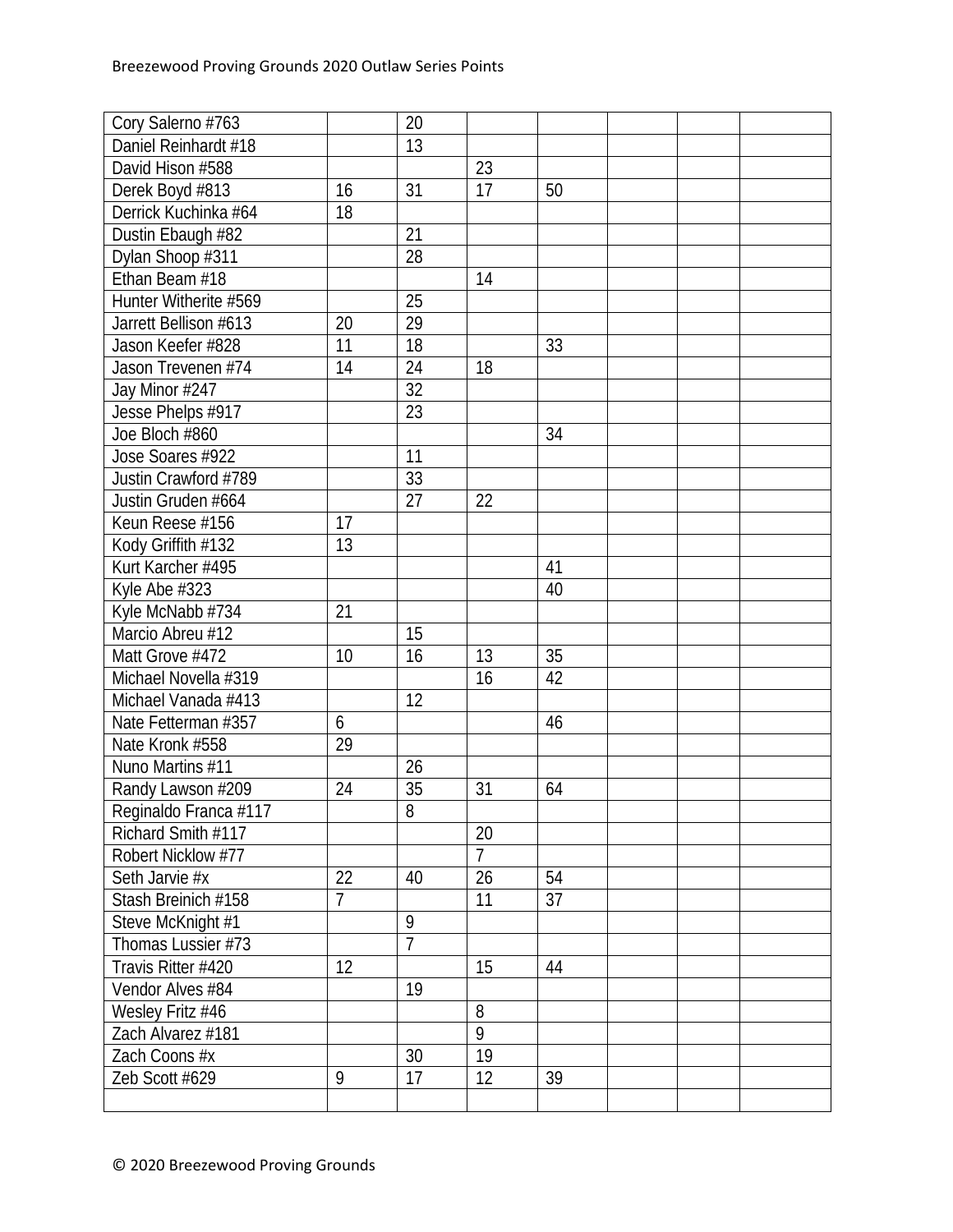| Senior 45+ Open       |                |                |                |    |  |  |
|-----------------------|----------------|----------------|----------------|----|--|--|
| Bill Lauver #442      | 6              | 14             | 11             | 18 |  |  |
| Brad Bates #808       |                |                |                | 19 |  |  |
| Bryan Gardiner #126   |                | 9              |                |    |  |  |
| Danny Waldrop #73     |                |                | 14             | 38 |  |  |
| David Langston #32    | 10             | 6              |                |    |  |  |
| Don Breinich #457     |                |                | 8              |    |  |  |
| Fernando Oliveira #77 |                | 19             |                |    |  |  |
| Greg Lykens #04       |                |                | 19             |    |  |  |
| Jason Hallett #700    | 7              |                |                |    |  |  |
| Jim Laird #454        |                | 12             |                |    |  |  |
| Jody Nevling #338     |                | 24             |                |    |  |  |
| Jose Soares #922      |                | 11             |                |    |  |  |
| Marcio Abreu #12      |                | $\overline{8}$ |                |    |  |  |
| Mark Howser #117      | 15             | 15             | 9              | 17 |  |  |
| Matt Exline #97       |                |                |                | 22 |  |  |
| Mike Lincoln #163     |                | 16             | 10             | 28 |  |  |
| Nathan Heath #173     |                |                |                | 16 |  |  |
| Reginaldo Franca #117 |                | 13             |                |    |  |  |
| Ron Adams #424        |                |                | $\overline{7}$ |    |  |  |
| Steve Wood #818       |                |                |                | 24 |  |  |
| Thomas Lussier #73    |                | $\overline{7}$ |                |    |  |  |
| Vender Alves #84      |                | 10             |                |    |  |  |
| Zeb Scott #629        | 8              | 17             | 12             | 20 |  |  |
|                       |                |                |                |    |  |  |
| <b>Pit Bike Open</b>  |                |                |                |    |  |  |
| Alexander Bonner #977 | 9              | 13             |                |    |  |  |
| Andrew Dibernardo #11 |                | 26             |                |    |  |  |
| Bo Lagana #163        |                | 18             | 12             | 22 |  |  |
| Chris Keebler #19     | 18             | 21             | 20             | 18 |  |  |
| Cole Minovich #301    | $\overline{7}$ | $\overline{8}$ |                |    |  |  |
| David Wingate #457    |                | 17             |                |    |  |  |
| Jake Ferry #107       |                |                | 9              |    |  |  |
| Jake Golden #6        | 11             |                |                |    |  |  |
| Jarred Coleman #96    |                | 12             |                |    |  |  |
| Jarred Scott #42      |                | 15             |                |    |  |  |
| JP Long #43           | 8              | $\overline{7}$ |                |    |  |  |
| Kyle King #505        |                |                |                | 16 |  |  |
| Noah Shuhart #94      |                | 9              |                |    |  |  |
| Paul Mosko #153       |                | 14             | 11             |    |  |  |
| Ron Doug #8           |                | 11             |                |    |  |  |
| Shawn Weaver #31      | 13             | 16             |                |    |  |  |
| Steve Wood #818       |                | 19             | 15             |    |  |  |
| Stuart Lewis Jr #15   |                |                |                | 32 |  |  |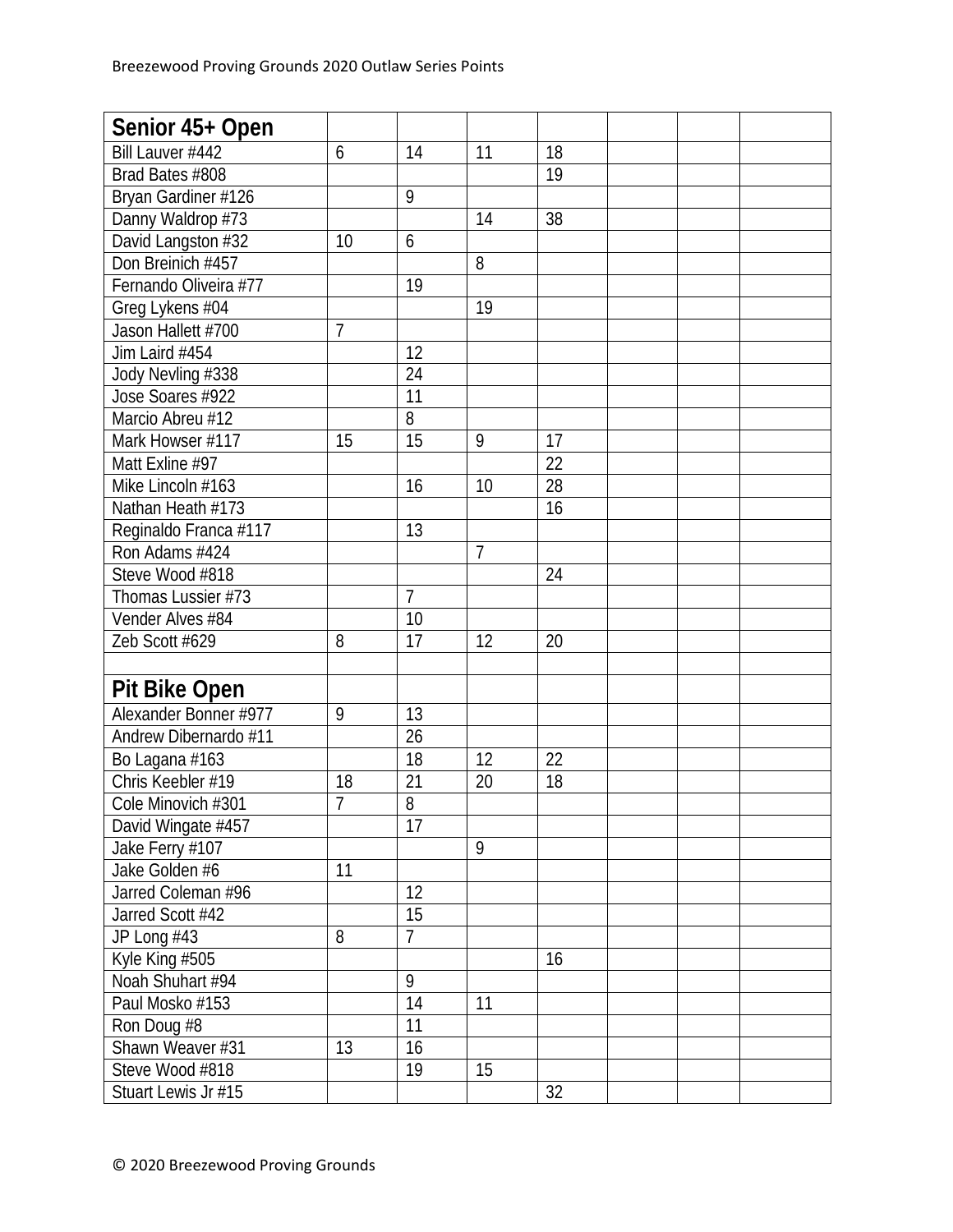| Stuart Lewis Sr #92      |                |                 |                | 14 |  |  |
|--------------------------|----------------|-----------------|----------------|----|--|--|
| Tyler Marlin #263        | 10             |                 | 10             |    |  |  |
| Tyler Notarianni #5      |                | 10              |                |    |  |  |
|                          |                |                 |                |    |  |  |
|                          |                |                 |                |    |  |  |
|                          |                |                 |                |    |  |  |
|                          |                |                 |                |    |  |  |
|                          |                |                 |                |    |  |  |
| <b>QUADS</b>             |                |                 |                |    |  |  |
|                          |                |                 |                |    |  |  |
| 50/70 Open               |                |                 |                |    |  |  |
| Aleeah Connors #100      |                | 8               |                |    |  |  |
| Alexis Conners #56       |                | $\overline{7}$  |                |    |  |  |
| Anthony Kimble #41       | 9              |                 |                |    |  |  |
| Bryce Kimble #18         | 14             |                 |                |    |  |  |
| Bryson McGinley #117     |                | 10              |                |    |  |  |
| Easton Hackenberg #24    | 6              | $\overline{12}$ | 12             |    |  |  |
| Hunter Green #9          |                |                 | $\overline{7}$ |    |  |  |
| Joshua Abood #11         |                | 9               |                |    |  |  |
| Logan Mazy #75           | $\overline{1}$ |                 |                |    |  |  |
| Maddy Rose #6            |                | 17              |                |    |  |  |
|                          |                |                 |                |    |  |  |
| 90/125 Open              |                |                 |                |    |  |  |
| Abby Waskiewicz #010     |                |                 | 6              | 18 |  |  |
| Adam Shaffer #30         |                |                 | 9              |    |  |  |
| Aiden Hoffer #189        |                | $\overline{7}$  |                |    |  |  |
| Alissa Duncan #921       | 20             |                 |                |    |  |  |
| Anabella Eichner Zuk #11 | 9              | 6               | $\overline{7}$ |    |  |  |
| Anthony Kimble #41       | 12             |                 |                |    |  |  |
| Brody Berrier #396       | 10             |                 |                |    |  |  |
| Bryce Kimble #18         | 15             |                 |                |    |  |  |
| Cameron Kunkle #82       | 8              | 19              | 10             | 22 |  |  |
| Cash Keck #9x            |                |                 | 8              | 17 |  |  |
| Crue Keck #9             |                | 8               |                | 16 |  |  |
| Dakota Pittman #998      | 11             | 12              | 12             | 26 |  |  |
| Justine Saylor #922      |                | 10              |                |    |  |  |
| Kolt Michael #428        |                |                 |                | 20 |  |  |
| Riley Grimm #189         |                |                 |                | 15 |  |  |
| Savannah Symonds #90     |                | 11              |                |    |  |  |
| Shelby Shiamone #20      | 13             |                 |                |    |  |  |
| Super Zach Notarianni #9 |                | 14              | 17             | 36 |  |  |
| Tj Roswell #5            |                | 9               |                |    |  |  |
|                          |                |                 |                |    |  |  |
|                          |                |                 |                |    |  |  |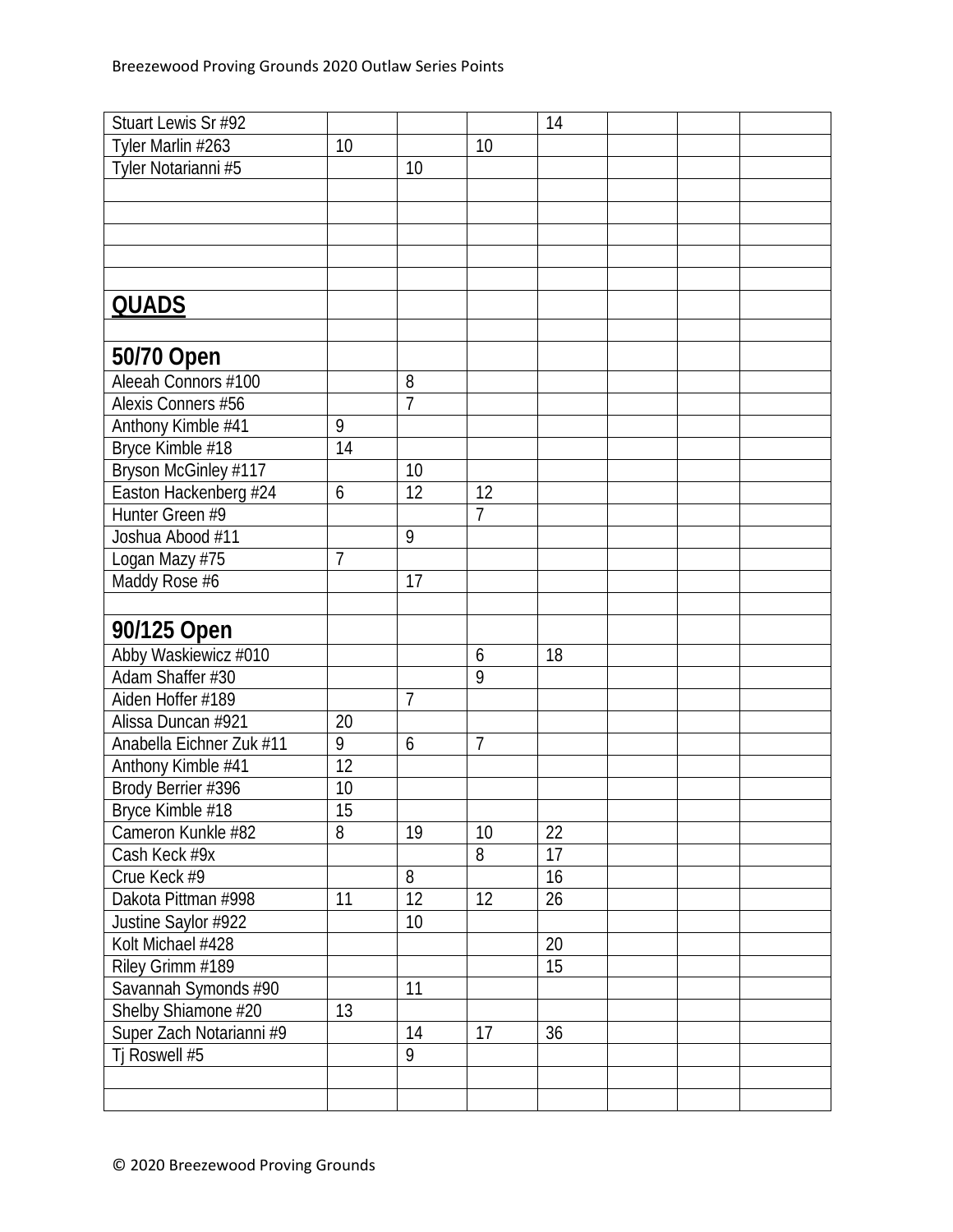| 200/300 Open             |                |                |                |           |  |  |
|--------------------------|----------------|----------------|----------------|-----------|--|--|
| Brady Appleby #13        | 6              |                |                |           |  |  |
| Campbell Thacker #131    |                |                | 15             | 12        |  |  |
| David Cunningham #54     | $\overline{7}$ |                |                |           |  |  |
| Jack VanVarick #17       | 14             |                |                |           |  |  |
| Jaydon Taylor #810       |                |                | 6              |           |  |  |
| Otis Cretin #412         | 9              | 9              | $\overline{7}$ | 14        |  |  |
| Quincy Appleby #861      |                | $\overline{1}$ | 10             | 30        |  |  |
| Ryan Lovett #4           |                | 6              |                |           |  |  |
| Super Zach Notarianni #6 |                | 14             | 8              | 20        |  |  |
| Vincent Dillion #54      |                |                |                | 16        |  |  |
|                          | 14             |                |                |           |  |  |
| 400 Open                 |                |                |                |           |  |  |
| Dustin Shelly #109       | 16             | 14             | 13             | 18        |  |  |
| Joey Miller #818         | $\overline{7}$ | 9              |                |           |  |  |
| Kurt Lecorchick #715     | 9              | 11             | 6              | 14        |  |  |
| Kyle Church #007         | 11             |                |                |           |  |  |
| Mason Dorsey #77         |                |                |                | 12        |  |  |
| Nicholas Luedtke #776    | 8              | 12             |                |           |  |  |
| Ricky Green #9           | 6              |                |                |           |  |  |
| Robert Steel #20         |                | 10             |                |           |  |  |
| Ruston Renn #69          |                | $\overline{7}$ |                |           |  |  |
| Sean Ridgway #314        |                | 8              |                |           |  |  |
| Tyler Hershey #27H       |                | 6              |                |           |  |  |
| Tyler Notarianni #6      |                | 19             | 8              | 28        |  |  |
|                          |                |                |                |           |  |  |
| Open Beginner            |                |                |                |           |  |  |
| Andrew Debord #340       |                | 13             | $24-1st$       | $24-3$ rd |  |  |
| Andrew Williams #724     | $16-3rd$       | $14-3rc$       | 14             |           |  |  |
| Austin Long #21          |                |                |                | 19        |  |  |
| Blake Shughart #48       | $18 - 2n$      | $\overline{7}$ |                |           |  |  |
| Brandon Shughart #22x    | 9              | 9              |                |           |  |  |
| Caleb Croson #304        | $23 - 1$ st    |                |                |           |  |  |
| Campbell Thacker #131    |                |                | 8              | 20        |  |  |
| Chad Lyons #708          |                | $14-3$ rd      | 15             |           |  |  |
| Chase Fetterman #82x     |                | 12             |                | 18        |  |  |
| Cody McCarty #322        | 12             | 11             | $\overline{7}$ |           |  |  |
| Curtis Zuk #28           | 14             | 13             | $17-3$ rd      |           |  |  |
| Dan Sexton #2            | 13             | 13             | $14-3rd$       | $30-2nd$  |  |  |
| Darrin Davis #118        |                |                |                | 38-1st    |  |  |
| David Gray #3            |                |                |                | 17        |  |  |
| Dillon Isenberg #314     | 11             | 10             |                |           |  |  |
| Don Frechette #58        |                | 11             |                |           |  |  |
| Doug Sexton #23          | 15             | 12             | 12             | 21        |  |  |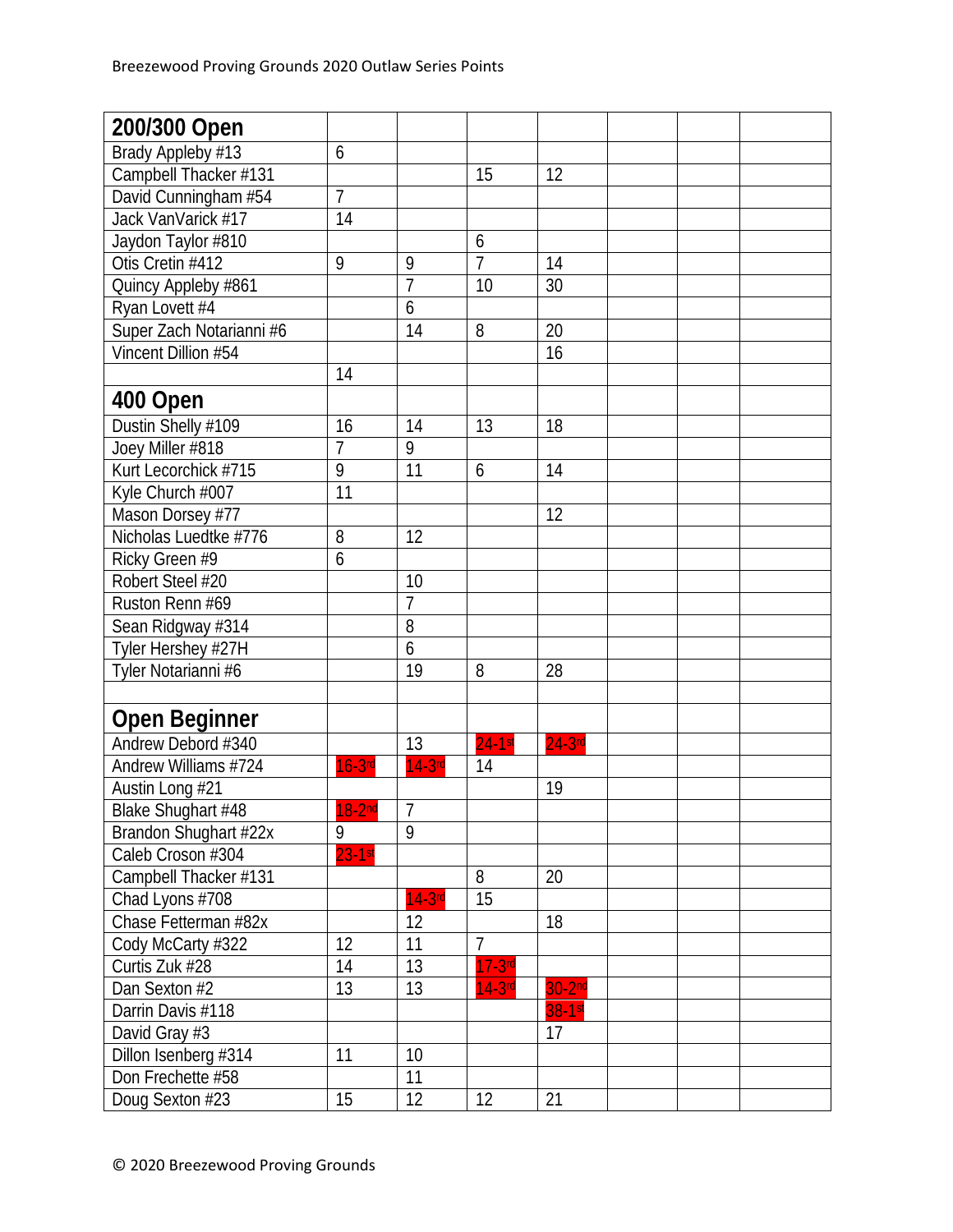| Felecha Dashem #118     |                |           | 13        |                      |           |           |    |
|-------------------------|----------------|-----------|-----------|----------------------|-----------|-----------|----|
| Gage Boden #77          |                |           | 9         | 18                   |           |           |    |
| Gunner Stillwagoner #29 |                |           | 11        |                      |           |           |    |
| Henry Arbustini #222    |                | $16-2nd$  |           |                      |           |           |    |
| Hunter Adams #x         |                |           | 12        | 20                   |           |           |    |
| Jack VanVarick #17      | 14             |           |           |                      |           |           |    |
| Jacob Leland #67        |                | 11        | 13        | 19                   |           |           |    |
| Jake Englehart #910     | 10             |           | 9         | 17                   |           |           |    |
| Jake Miller #21         |                |           | 10        |                      |           |           |    |
| Jared O'Millian #969    | 11             | 9         | 11        |                      |           |           |    |
| Joey Miller #818        | $23-1$ st      | $21-1$ st | 10        | 22                   |           |           |    |
| Jonathan Laub #418      |                | $16-2nd$  | $21-1$ st | $\overline{40}$ -1st | --------- | --------- |    |
| Joshua Cox #52          |                | 8         |           |                      |           |           |    |
| Kenny Simmons #921      | $16-3$ rd      | $14-3$ rd | 8         | $26-3$ rd            |           | --------- | 56 |
| Kyle Hardman #987       | $\overline{7}$ |           | $16-2nd$  |                      |           |           |    |
| Lucas Sneeringer #921   | 12             | 10        |           |                      |           |           |    |
| Max Bittinger #846      |                | $21-1$ st |           |                      |           |           |    |
| Merissa Hendricks #22H  |                | 10        |           |                      |           |           |    |
| Nathan Shank #625       | $18-2nd$       |           |           |                      |           |           |    |
| Nick Schiltknecht #69   |                |           | 16        | 22                   |           |           |    |
| Owen Pogue #78          | 8              | 12        |           |                      |           |           |    |
| Ricky Campbell #82      |                | $16-2nd$  |           |                      |           |           |    |
| Rusty Morder #920       |                | $21-1st$  |           |                      |           |           |    |
| Scott Wolfe #22         | 10             |           |           |                      |           |           |    |
| Travis Blanish #97      | 13             | 8         |           |                      |           |           |    |
| Troy Lewis #19          |                |           |           | $28 - 2nd$           |           |           |    |
| Vincent Dillion #54     |                |           |           | 16                   |           |           |    |
| Zac Lisbon #485         | 15             |           | $19-2nd$  | 24                   |           |           |    |
|                         |                |           |           |                      |           |           |    |
| Open Intermediate       |                |           |           |                      |           |           |    |
| Andrew Beary #14        |                |           | 14        | 33                   |           |           |    |
| Andy Rook #31           | 10             | 18        | 20        | 34                   |           |           |    |
| Blake Umbaugh #23       | 22             |           |           |                      |           |           |    |
| Braden Shiamone #02     | $\overline{7}$ |           |           |                      |           |           |    |
| Brendan Kuchinka #88    | 14             | 14        | 18        |                      |           |           |    |
| Caleb Croson #304       |                | 10        | 15        | 36                   |           |           |    |
| Cody Hall #47           | 13             |           |           |                      |           |           |    |
| Cole Wertz #21          | 15             | 9         | 12        | 42                   |           |           |    |
| Collin Butts #823       | 12             |           | 8         | 27                   |           |           |    |
| Dana Ketchem #193       | 6              |           |           | 31                   |           |           |    |
| Dominic Chiocca #19     | 14             |           |           |                      |           |           |    |
| Dylan Aungst #151       | 15             |           |           |                      |           |           |    |
| Ethan Worden #794       |                |           | 17        | 38                   |           |           |    |
| Gabe Lukasik #117       | 10             | 19        | 9         | 52                   |           |           |    |
| Garrett Goulding #728   |                | 12        | 11        | 26                   |           |           |    |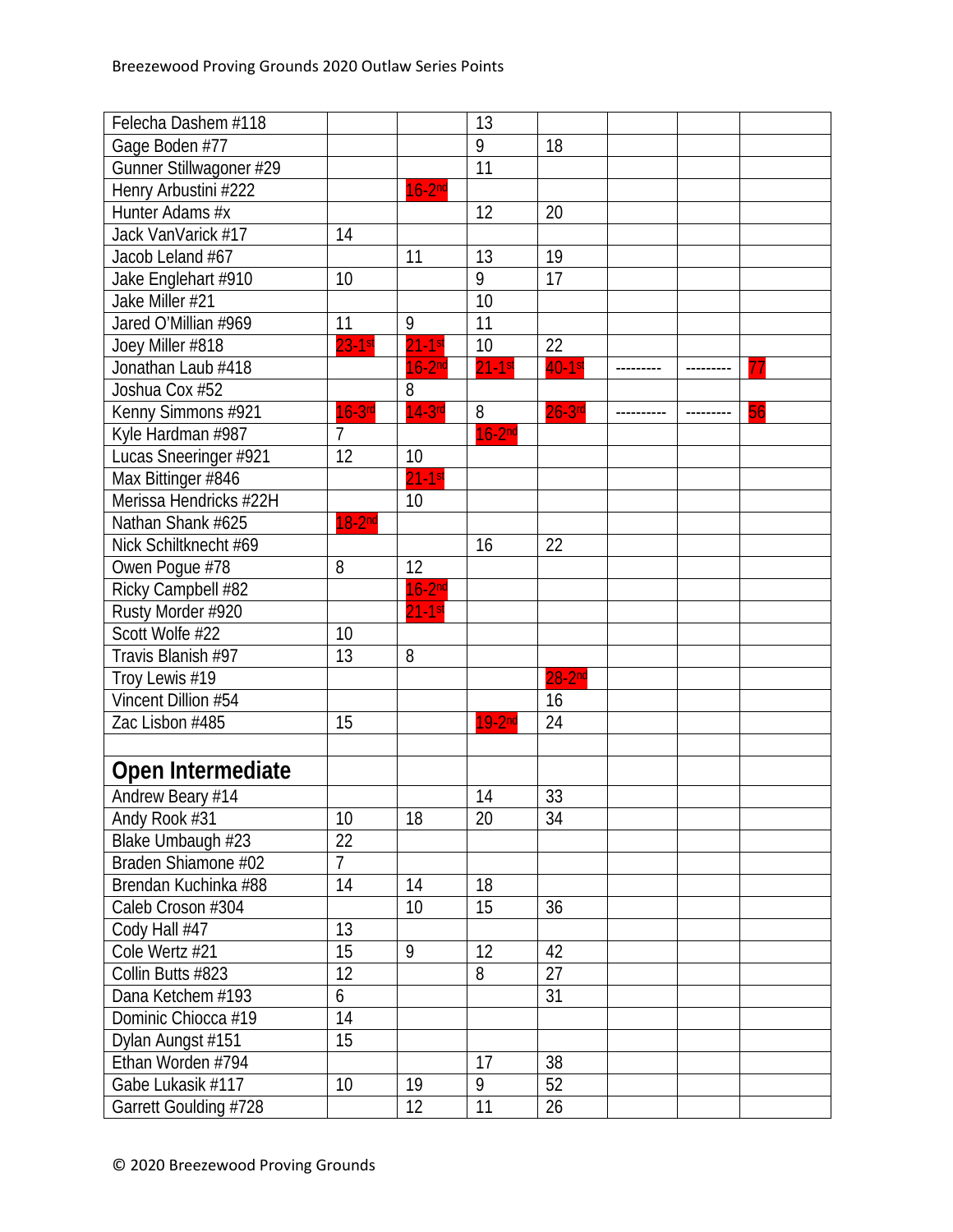| Holly Carroll #595     | 17             |                | 10             |    |  |  |
|------------------------|----------------|----------------|----------------|----|--|--|
| Hunter Johnson #75     |                | 27             |                |    |  |  |
| Jagger Price #54       | 8              |                |                |    |  |  |
| Jake Banai #920        | 9              |                |                |    |  |  |
| Jaryd Griffie #919     | $\overline{7}$ | 22             | 25             | 25 |  |  |
| Jeremy Krumanacker #98 |                | 16             |                |    |  |  |
| John Wiesheier #524    | 8              | 20             | 13             | 32 |  |  |
| Jordan Williard #10    |                | 17             |                | 29 |  |  |
| Mike Ulrich #8         | 17             |                |                |    |  |  |
| Mikel Weaber #581      | 12             |                |                |    |  |  |
| Noah Marrone #22       | 11             |                |                |    |  |  |
| PJ McBride #114        | 22             |                |                |    |  |  |
| Taylor Smith #412      | 13             | 15             | 16             | 28 |  |  |
| TJ Notarianni #4       |                | 13             |                |    |  |  |
| Tyler Notarianni #6    |                |                |                | 30 |  |  |
| Tyler Young #95        | 9              |                |                |    |  |  |
| Zack Davies #3         | 11             | 11             |                |    |  |  |
|                        |                |                |                |    |  |  |
| <b>Open Advanced</b>   |                |                |                |    |  |  |
| Andy Ehrenzeller #55   | 17             |                |                |    |  |  |
| Brandon Hoag #26       | 19             |                |                |    |  |  |
| Brett Pochet #225      | 13             | 11             | 12             | 26 |  |  |
| Brock Jumper #112      |                | 14             |                |    |  |  |
| Christopher Tenney #21 | 9              | $\overline{7}$ | 6              | 18 |  |  |
| DJ Bookwalter #89      |                | 9              |                |    |  |  |
| Dylan Tremellen #940   | 24             |                |                | 40 |  |  |
| lan Tolbert #521       | 10             | 6              | 8              | 21 |  |  |
| Jacob Ryan #75         | 16             | 10             | 10             | 17 |  |  |
| Justin Feight #297     | 14             |                |                |    |  |  |
| Kaden Gingras #003     | 11             |                | 14             | 30 |  |  |
| Larry Fischer #11      | 8              |                |                |    |  |  |
| Mike Groff #218        |                |                |                | 22 |  |  |
| Tim Notarianni #32     |                |                | 9              | 24 |  |  |
| TJ Notarianni #4       |                |                | $\overline{7}$ | 20 |  |  |
| Trevor Bulger #4       |                | 12             |                |    |  |  |
| Ty Gehman #113         |                | 19             | 19             |    |  |  |
| Tyler Marlin #24       | 12             | 8              | 11             | 19 |  |  |
| Wyatt Hoffman #99      | 15             |                |                |    |  |  |
|                        |                |                |                |    |  |  |
| <b>Women Open</b>      |                |                |                |    |  |  |
| Ashley Tolbert #610    | 8              | $\overline{7}$ | 6              | 14 |  |  |
| Destiny Boden #136     |                | 12             | 7              |    |  |  |
| Felecha Dashem ##118   | 10             | 10             | 8              | 18 |  |  |
| Kaitlin Mallette #919  | 9              | 8              | 10             | 15 |  |  |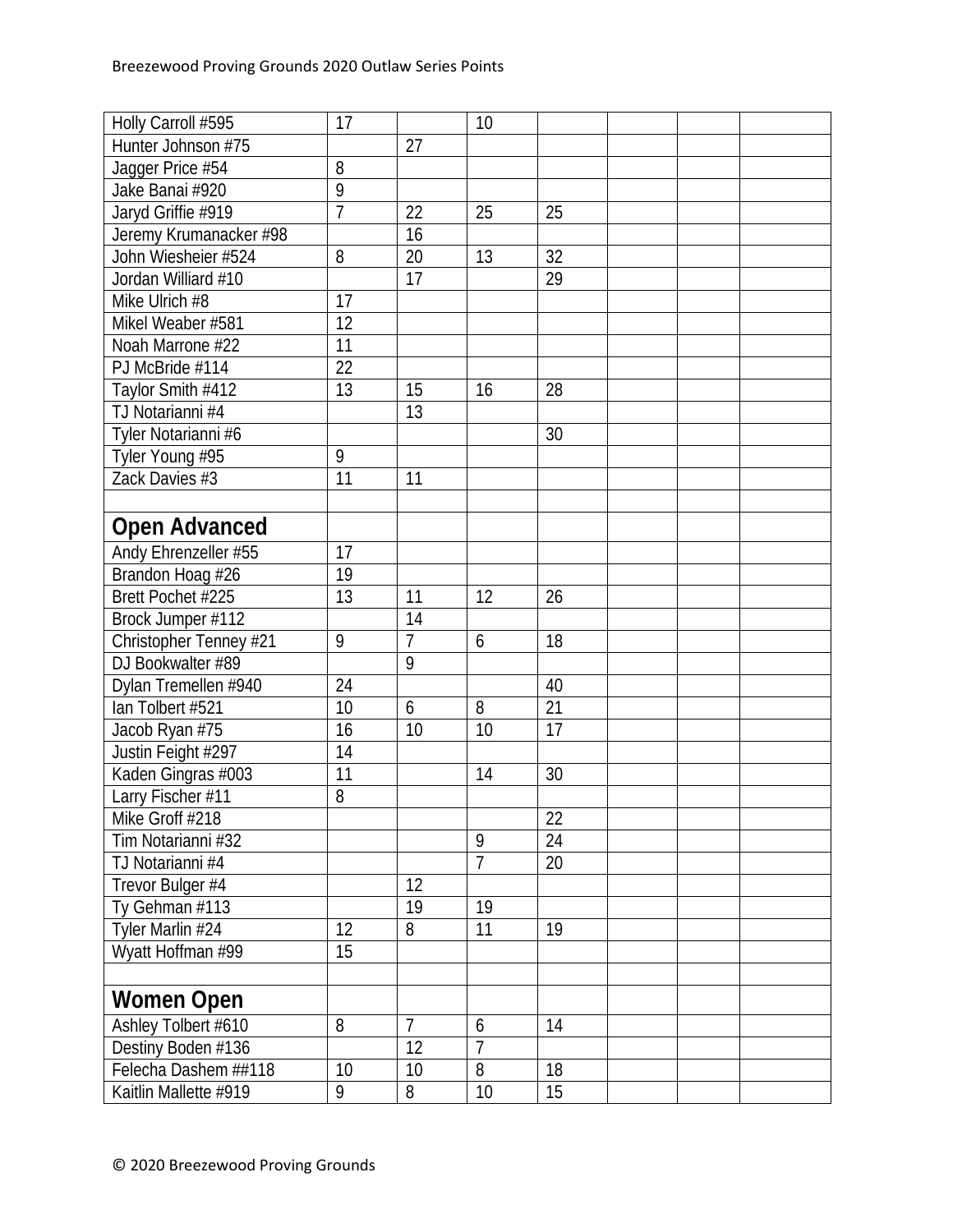| Maddie Hill #505       | 19               | 15              | 9               | 24              |  |  |
|------------------------|------------------|-----------------|-----------------|-----------------|--|--|
| Makayla Underwood #43x |                  | 6               |                 |                 |  |  |
| Merissa Hendricks #22H | 11               | 11              | 11              | 16              |  |  |
| Sam Flack #762         | 12               | 9               |                 |                 |  |  |
| Shelby Cobrando #55    | 6                | 20              | 18              | 34              |  |  |
| Tabby Krone #595       | 14               | 13              | 13              | 20              |  |  |
| Tristan Peppin #7      | $\overline{7}$   |                 |                 |                 |  |  |
|                        |                  |                 |                 |                 |  |  |
| Vet 30+ Open           |                  |                 |                 |                 |  |  |
| Adam Whary #512        | 25               | 15              | 22              | 36              |  |  |
| Benny Franks #22       | 13               |                 |                 |                 |  |  |
| Bill Haer #66          | 8                | 8               | $\overline{7}$  | 16              |  |  |
| Brendan Kuchinka #88   |                  |                 | 17              |                 |  |  |
| Christopher Tenney #21 | 14               | $\overline{14}$ | $\overline{15}$ | 26              |  |  |
| Dana Ketchem #193      | 6                |                 |                 | 22              |  |  |
| Daryl Rhine #45        | 18               | 11              | 11              | $\overline{17}$ |  |  |
| Dave Keller #77        | 9                | $\overline{7}$  | 9               | 15              |  |  |
| DJ McBride #114        | 17               |                 |                 |                 |  |  |
| Dustin Shelly #109     | 16               | 13              | 13              | 20              |  |  |
| Howard Dashem #629     | $\overline{7}$   |                 | 6               |                 |  |  |
| James Marrone #76      | 10               | 10              |                 |                 |  |  |
| Jon Blemler #326       | 20               | 17              | 14              |                 |  |  |
| Josh Castaldo #587     | 11               | 9               | 10              | 18              |  |  |
| Justin Feight #297     |                  | 22              |                 |                 |  |  |
| Kyle Denkovich #184    | 15               | $\overline{12}$ | 12              |                 |  |  |
| Nicholas Turterr #152  | 12               |                 |                 |                 |  |  |
| Tom Spencer #8         |                  |                 | 8               |                 |  |  |
|                        |                  |                 |                 |                 |  |  |
| <b>Open Trophy</b>     |                  |                 |                 |                 |  |  |
| Ashley Imler #6        |                  | 5 <sup>th</sup> |                 |                 |  |  |
| Blake Umbaugh #23      | 16 <sup>th</sup> |                 |                 |                 |  |  |
| Braden Shaimone #02    | 1 <sup>st</sup>  |                 |                 |                 |  |  |
| Chucky Hropovich #00   |                  |                 | 8 <sup>th</sup> |                 |  |  |
| Cole Wertz #21         |                  |                 |                 | 5 <sup>th</sup> |  |  |
| Collin Butts #823      | 11 <sup>th</sup> |                 |                 |                 |  |  |
| DJ Bookwalter #89      | 8 <sup>th</sup>  |                 |                 |                 |  |  |
| Domenic Chiocca #19    | 3 <sub>rd</sub>  |                 |                 |                 |  |  |
| Dylan Aungst #151      | 4 <sup>th</sup>  |                 |                 |                 |  |  |
| Gabe Lukasik #117      |                  |                 | <b>9th</b>      |                 |  |  |
| lan Tolbert #521       | 2 <sub>nd</sub>  | 2 <sub>nd</sub> | 2 <sub>nd</sub> | 1 <sup>st</sup> |  |  |
| Jagger Price #54       | 10 <sup>th</sup> |                 |                 |                 |  |  |
| Jake Banai #920        | 5 <sup>th</sup>  |                 |                 |                 |  |  |
| Jaryd Griffie #919     | <b>9th</b>       | 8 <sup>th</sup> | 4 <sup>th</sup> | 8 <sup>th</sup> |  |  |
| Jonathan Laub #920     | 14 <sup>th</sup> |                 |                 |                 |  |  |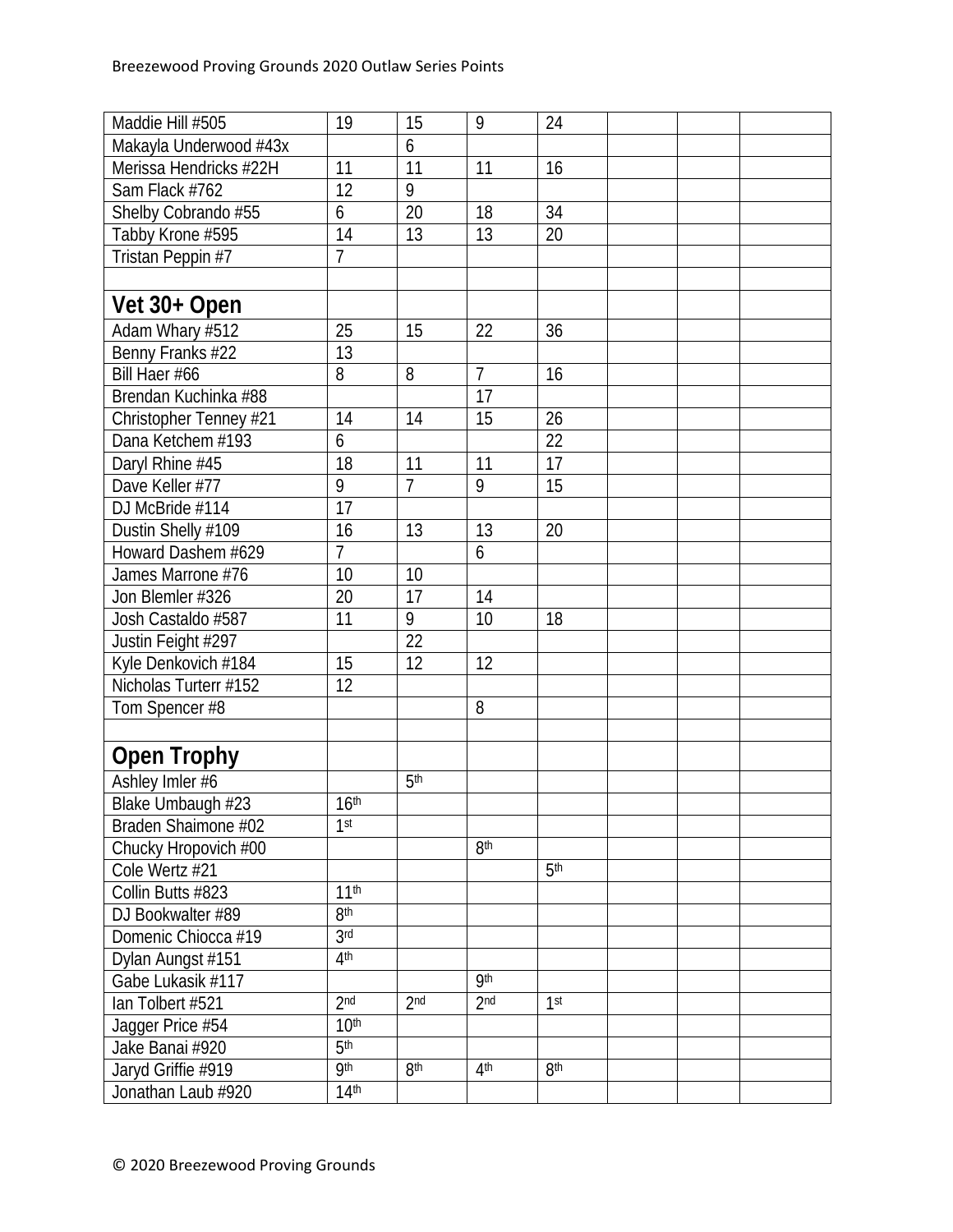| Jordan Williard #10 |                  | 3 <sub>rd</sub>  |                  | 6 <sup>th</sup>  |  |  |
|---------------------|------------------|------------------|------------------|------------------|--|--|
| Josh Castaldo #587  |                  |                  | 6 <sup>th</sup>  | <b>9th</b>       |  |  |
| Joshua Cox #52      |                  | 11 <sup>th</sup> |                  |                  |  |  |
| Madison Lukasik #8  |                  | <b>9th</b>       | 7 <sup>th</sup>  | 10 <sup>th</sup> |  |  |
| Max Bittinger #846  |                  | 6 <sup>th</sup>  |                  |                  |  |  |
| Mike Ulrich #8      | 6 <sup>th</sup>  |                  |                  |                  |  |  |
| Ricky Campbell #82  |                  | 7 <sup>th</sup>  |                  |                  |  |  |
| Taylor Smith #910   |                  |                  | 5 <sup>th</sup>  | 11 <sup>th</sup> |  |  |
| Tim Notarianni #888 |                  | 4 <sup>th</sup>  | 3 <sub>rd</sub>  | 3rd              |  |  |
| TJ Notarianni #4    |                  |                  | 1 <sup>st</sup>  | 2 <sub>nd</sub>  |  |  |
| Travis Blanish #97  | 15 <sup>th</sup> | 10 <sup>th</sup> |                  |                  |  |  |
| Troy Lewis #19      |                  |                  |                  | 7 <sup>th</sup>  |  |  |
| Tyler Marlin #24    | 7 <sup>th</sup>  | 1 <sup>st</sup>  | 10 <sup>th</sup> | 4 <sup>th</sup>  |  |  |
| Tyler Young #95     | 12 <sup>th</sup> |                  |                  |                  |  |  |
|                     |                  |                  |                  |                  |  |  |
| <b>TRIKES</b>       |                  |                  |                  |                  |  |  |
|                     |                  |                  |                  |                  |  |  |
|                     |                  |                  |                  |                  |  |  |
| Open 2 Stroke       |                  |                  |                  |                  |  |  |
| Dalton Gish #444    | 17               |                  | 9                |                  |  |  |
| Daryl Davis #287    | 6                |                  |                  |                  |  |  |
| Dave Swinger #520   | 13               |                  |                  |                  |  |  |
| David Swinger #415  | 11               |                  | $\overline{7}$   |                  |  |  |
| David W Wolfe #77   | 9                |                  |                  |                  |  |  |
| John Souto #316     | 15               |                  | 8                |                  |  |  |
| Landon Arnold #112  | 10               |                  |                  |                  |  |  |
| Larry Fischer 311   | $\overline{7}$   |                  |                  |                  |  |  |
| Sam Harkabusic #7   |                  |                  | 11               |                  |  |  |
| Shane Hunt #12      | 14               |                  |                  |                  |  |  |
| Shawn Fearick #313  | 8                |                  |                  |                  |  |  |
| Wyatt Watson #69    | $\overline{12}$  |                  | 6                |                  |  |  |
| Zac Howard #249     | 22               |                  | 16               |                  |  |  |
|                     |                  |                  |                  |                  |  |  |
| Open 4 Stroke       |                  |                  |                  |                  |  |  |
| Ashley Imler #6     |                  |                  | 10               |                  |  |  |
| Bryan Ditch #97     | 12               |                  | 11               |                  |  |  |
| Isaiah Marker #12   | 11               |                  |                  |                  |  |  |
| John Souto #316     |                  |                  | 6                |                  |  |  |
| Lee Marker #5       | 19               |                  | 14               |                  |  |  |
| Nathan Mellon #36   | $\overline{7}$   |                  | 8                |                  |  |  |
| Ruston Renn #69     | 9                |                  | $\overline{12}$  |                  |  |  |
| Sam Flack #762      | 8                |                  |                  |                  |  |  |
| Sean Ridgway #314   | 14               |                  | 19               |                  |  |  |
| Steven Jacoby #17x  | 6                |                  |                  |                  |  |  |
|                     |                  |                  | $\overline{7}$   |                  |  |  |
| Tyler Hershey #27H  |                  |                  |                  |                  |  |  |